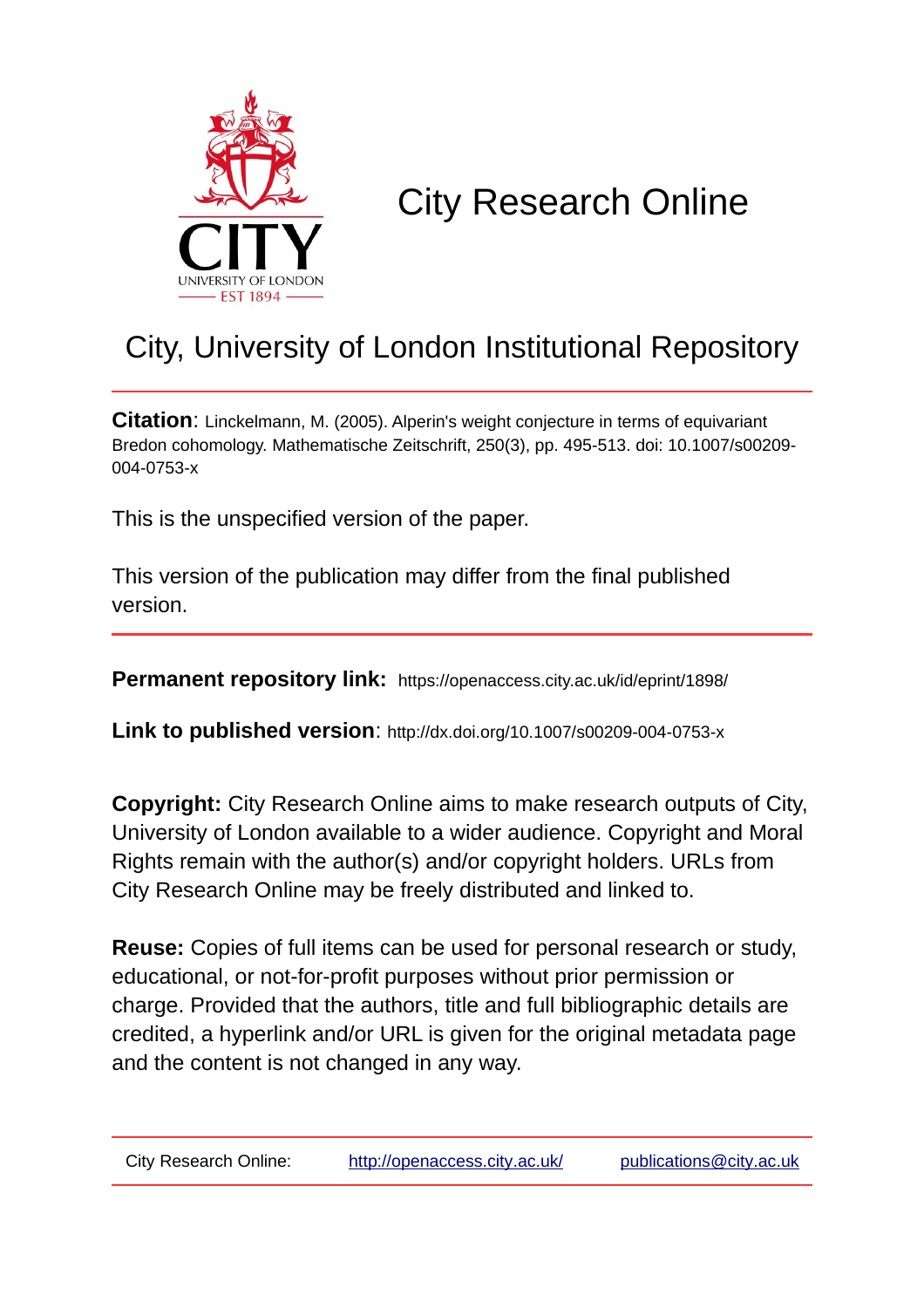### ALPERIN'S WEIGHT CONJECTURE IN TERMS OF EQUIVARIANT BREDON COHOMOLOGY

#### Markus Linckelmann

ABSTRACT. Alperin's weight conjecture [1] admits a reformulation in terms of the cohomology of a functor on a category obtained from a subdivision construction applied to a centric linking system [7] of a fusion system of a block, which in turn can be interpreted as the equivariant Bredon cohomology of a certain functor on the G-poset of centric Brauer pairs.

The underlying general constructions of categories and functors needed for this reformulation are described in  $\S1$  and  $\S2$ , respectively, and  $\S3$  provides a tool for computing the cohomology of the functors arising in  $\S2$ . Taking as starting point the alternating sum formulation of Alperin's weight conjecture by Knörr-Robinson [10], the material of the previous sections is applied in §4 to interpret the terms in this alternating sum as dimensions of cohomology spaces of appropriate functors, using further work of Robinson [16, 17, 18].

#### **INTRODUCTION**

In its original version, Alperin's weight conjecture [1] is a numerical statement on the number  $\ell(k)$  of isomorphism classes of simple modules over the group algebra  $kG$  of a finite group  $G$  over an algebraically closed field  $k$  of prime characteristic  $p$ , in terms of invariants of normalisers of non-trivial  $p$ -subgroups of  $G$ . The subsequent reformulation of Knörr and Robinson [10] of this conjecture counts the number of ordinary irreducible characters of a p-block in terms of alternating sums indexed by G-conjugacy classes of chains of  $p$ -subgroups, suggesting there should be a complex behind these sums. Boltje [4] observed the existence of complexes whose Euler characteristic yields those alternating sums. The purpose of the present paper is to construct such a complex and relate it to the equivariant Bredon cohomology of G-posets of Brauer pairs associated with a block. It is, of course, at this stage pure speculation, whether any of this will be useful in view of actually proving Alperin's weight conjecture. The author's take is that if there is an intrinsic proof at all, such a proof would actually have to explain why the - on the surface miraculous - equalities predicted by this conjecture are true. If nothing more, bringing in topological concepts is at least an attempt towards a structural interpretation of Alperin's weight conjecture. It may be significant that the formulation we end up with - Theorem 4.3 below - involves the concept of a centric linking system,

Typeset by  $A_{\mathcal{M}}S$ -T<sub>E</sub>X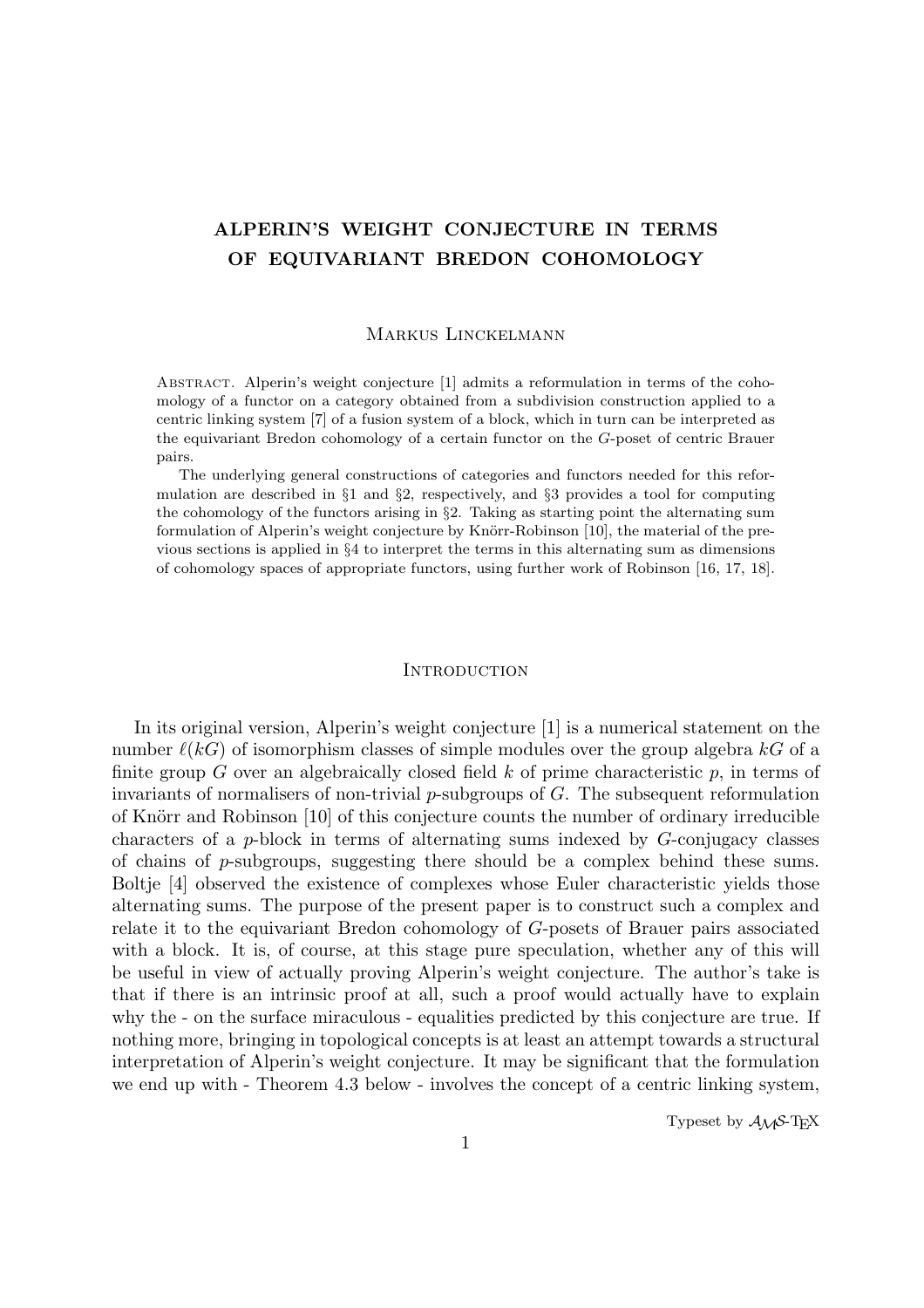due to Broto, Levi, Oliver [7], which gives a structural perspective to attempts, going back to work of Benson [3], to attach a "classifying space" to each block of a finite group.

In the context of subgroup complexes, some of the ideas used in this paper appear already in work of Grodal [9], Symonds [21], Webb [23]. In particular, the covariant resolution in §3 below is a generalisation to  $EI$ -categories of the insight developed in [9] that Webb's sequences in [23], when they are not exact, compute certain higher limits, which in turn has been taken further by Symonds in [21] to give a non-blockwise version of Alperin's weight conjecture in terms of higher limits. In some sense, this paper is about the adjustments which need to be made in order to get such a formulation of the general blockwise version of Alperin's weight conjecture. The first adjustment is straightforward: subgroup complexes need to be replaced by complexes of Brauer pairs. Keeping in mind possible applications to p-local groups and their fusion systems, we try to set up the formalism more generally in terms of EI-categories. The second adjustment is that we need to be able to "glue together" a certain family of 2-cocycles of the automorphism groups of the underlying fusion system of a block - see [13, 4.2] or 4.2.2 and 4.4 below for more details on this issue.

This paper is subdivided into five Sections. The local structure of a block can be described in terms of its category of Brauer pairs [2], and the categories one obtains have all the property that any endomorphism of an object is an isomorphism. In any category with this property we can replace the objects by chains of non-isomomorphisms, generalising the concept of barycentric subdivision of a poset. The details of this construction are described in Section 1. Sending an object in a category to its automorphism group is in general not functorial. As it turns out, the subdivision categories constructed in Section 1 have the right formal properties for automorphisms groups to be functorial. Section 2 takes this observation as starting point for a technically slightly more involved construction sending objects to certain twisted automomorphism group algebras; this is necessary for the block theoretic applications to follow. Section 3 gives a simple description of a projective resolution of the constant functor on the poset of isomorphism classes in a subdivision category and relates this construction to Bredon cohomology of G-posets of subgroups of a finite group G. After introducing some block theoretic notation, the material developed in the previous Sections is applied in Section 4 to yield a formulation of Alperin's weight conjecture in terms of Bredon cohomology of G-posets of Brauer pairs in Theorem 4.3. In order to prevent getting drowned in technicalities, we describe briefly in Section 5, in which way Theorem 4.3 trivialises when applied to the two special cases of principal blocks and blocks with abelian defect groups.

#### 1 Subdivisions of EI-categories

We describe in this section a construction which is a variation on the theme of subdivisions, designed to generalise the concept of a barycentric subdivision of a poset to EI-categories in a way that takes into account some of the basic properties of EIcategories. Recall that an EI-category is a small category with the property that every endomorphism of an object is an isomorphism. See [14] for more background material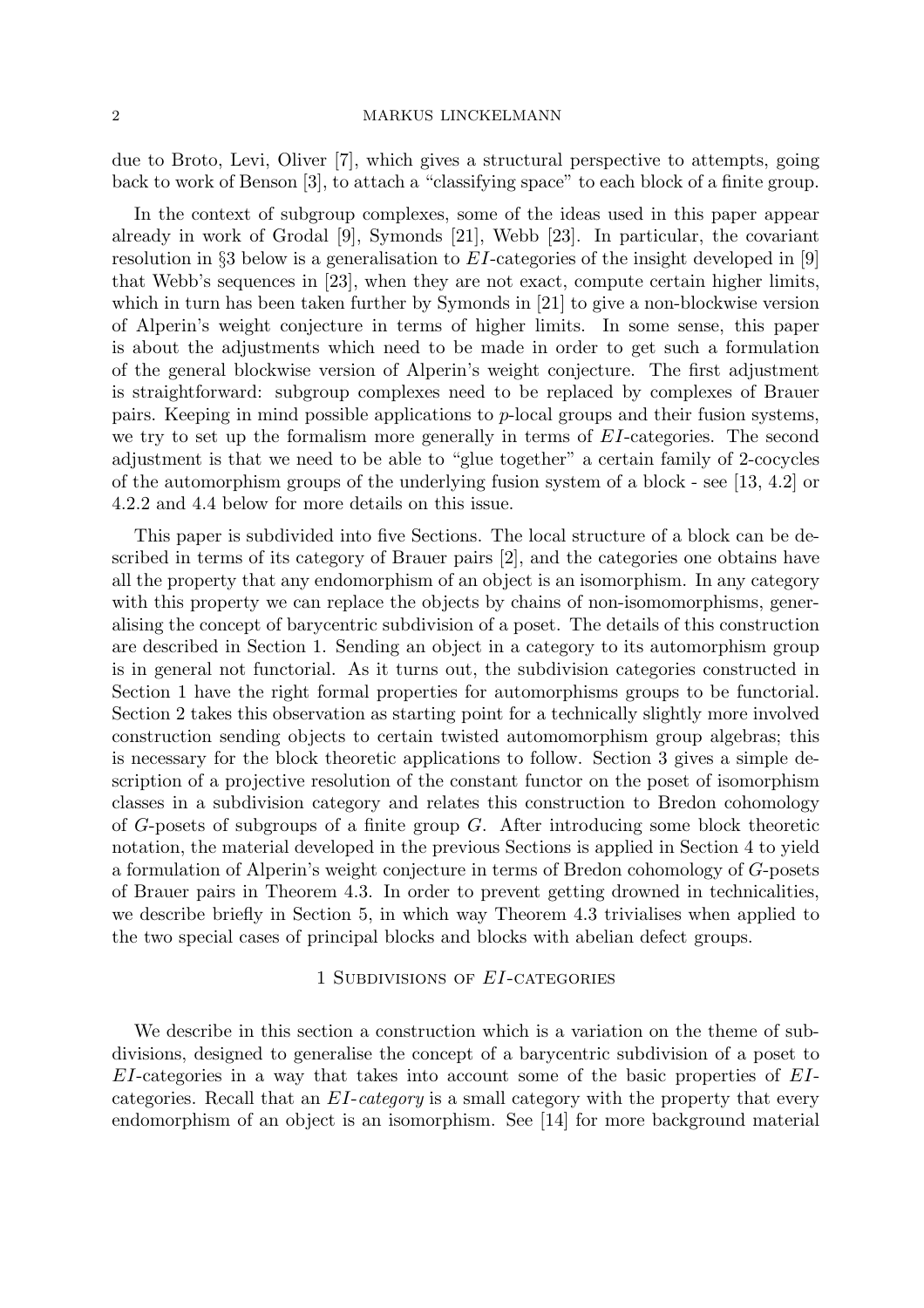on EI-categories. If X, Y are non isomorphic objects in an EI-category C then at most one of the morphism sets  $Hom_{\mathcal{C}}(X, Y)$  and  $Hom_{\mathcal{C}}(Y, X)$  is non empty. Indeed, if there is a morphism  $\varphi: X \to Y$  and a morphism  $\psi: Y \to X$  in C, then  $\psi \circ \varphi$  and  $\varphi \circ \psi$ are automorphisms of X and Y, respectively. One easily deduces that both  $\varphi$  and  $\psi$ have to be isomorphisms. Thus the set of isomorphism classes of  $\mathcal C$  has a partial order given by  $[X] \leq [Y]$  if  $\text{Hom}_{\mathcal{C}}(X, Y) \neq \emptyset$ , where  $[X]$ ,  $[Y]$  are the isomorphism classes of the objects X, Y in C, respectively. We denote by  $[\mathcal{C}]$  the poset of isomorphism classes of C, regarded itself as category in the usual way. There is an obvious functor  $\mathcal{C} \longrightarrow [\mathcal{C}]$ mapping any object X in C to its isomorphism class [X] and any morphism  $\varphi: X \to Y$ in C to the unique morphism  $|X| \leq |Y|$  in  $|C|$ .

In an  $EI$ -category  $\mathcal{C}$ , any morphism composed with any non-isomorphism yields again a non-isomorphism. The particular role of non-isomorphisms in EI-categories motivates the following definition.

**Definition 1.1.** The *subdivision of an EI-category C* is the category  $S(\mathcal{C})$  defined as follows:

The objects of  $S(\mathcal{C})$  are the chains

$$
\mathbf{X} = X_0 \xrightarrow{\varphi_0} X_1 \xrightarrow{\varphi_1} \cdots \xrightarrow{\varphi_{n-1}} X_m
$$

of objects  $X_i$ , where  $0 \le i \le m$ , and of non isomorphisms  $\varphi_i$ , where  $0 \le i \le m-1$ , and where  $m$  is a non negative integer. Any such chain is called a *chain of length*  $m$ , where as usual chains of length 0 are just objects in  $\mathcal{C}$ .

A morphism in  $S(\mathcal{C})$  from a chain

$$
\mathbf{X} = X_0 \xrightarrow{\varphi_0} X_1 \xrightarrow{\varphi_1} \cdots \xrightarrow{\varphi_{m-1}} X_m
$$

to a chain

$$
\mathbf{Y} = Y_0 \xrightarrow{\psi_0} Y_1 \xrightarrow{\psi_1} \cdots \xrightarrow{\psi_{n-1}} Y_n
$$

is a family  $\mu = (\mu_i)_{0 \leq i \leq m}$  where for each i there is  $j(i) \in \{0, 1, ..., n\}$  such that  $\mu_i : X_i \to$  $Y_{j(i)}$  is an isomorphism which makes the obvious diagrams commutative; that is,

$$
\mu_{i+1} \circ \varphi_i = \psi_{j(i+1)-1} \circ \cdots \circ \psi_{j(i)+1} \circ \psi_{j(i)} \circ \mu_i
$$

for any  $i \in \{0, 1, ..., m-1\}.$ 

The following Proposition collects some basic properties of subdivisions.

**Proposition 1.2.** Let C be an EI-category. Then the subdivision  $S(\mathcal{C})$  is an EIcategory and every morphism in  $S(\mathcal{C})$  is a monomorphism.

*Proof.* The statements are trivial consequences of the fact that morphisms in  $S(\mathcal{C})$  are families of isomorphisms.  $\square$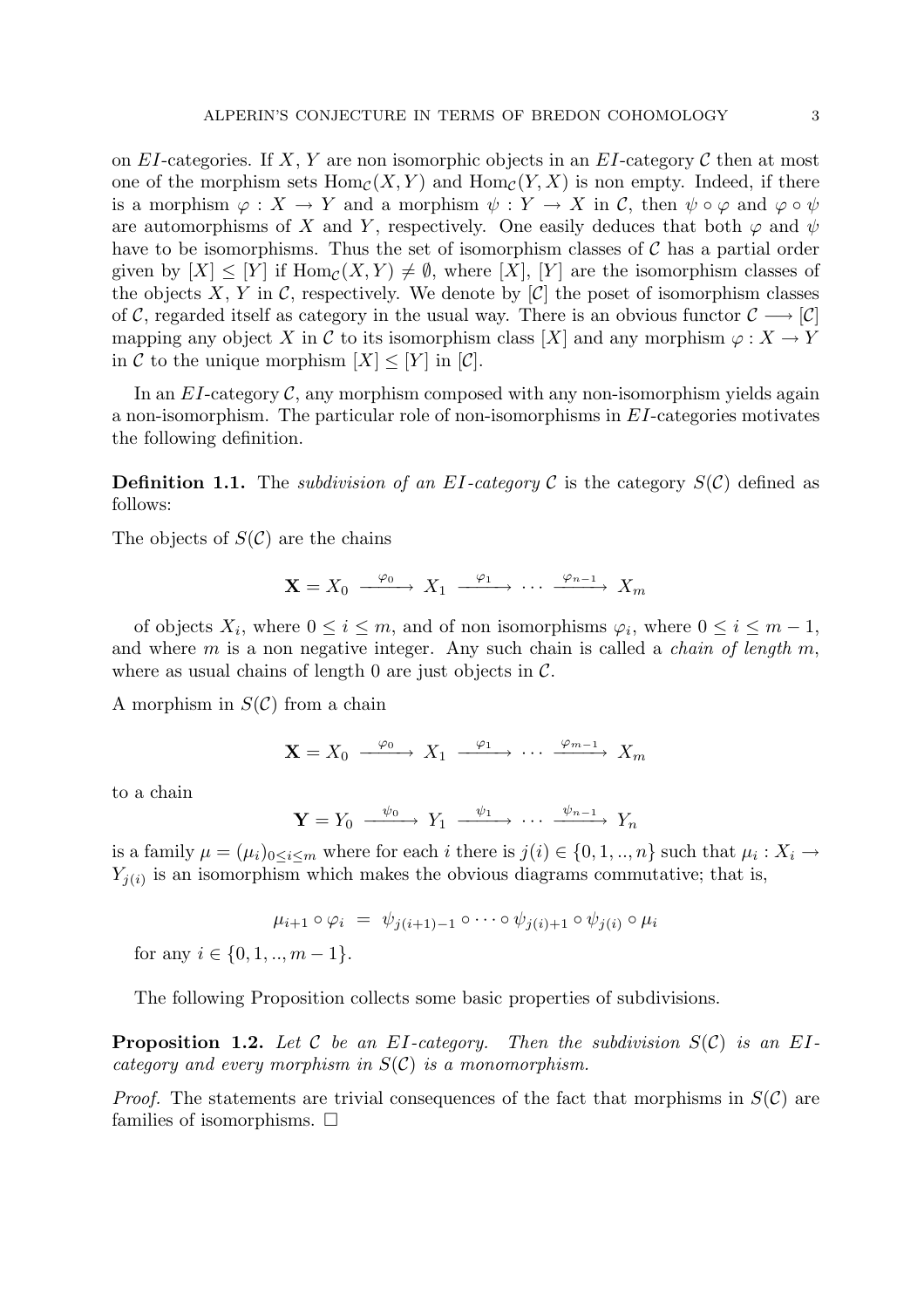Clearly if  $\mathcal C$  is itself a poset, this construction yields just the usual barycentric subdivision of  $\mathcal C$  as poset. The subdivision construction is functorial with respect to covariant functors between  $EI$ -categories which preserve non-isomorphisms; more precisely, if  $C$ , C' are EI-categories and if  $\Phi: \mathcal{C} \longrightarrow \mathcal{C}'$  is a covariant functor which maps any nonisomorphism in C to a non-isomorphism in  $\mathcal{C}'$ , then  $\Phi$  induces an obvious covariant functor  $S(\mathcal{C}) \longrightarrow S(\mathcal{C}')$ .

The next observation is one of the key reasons for working with subdivisions:

**Proposition 1.3.** Let C be an EI-category. For any two objects  $X$ ,  $Y$  in  $S(C)$  such that Hom $_{S(\mathcal{C})}(\mathbf{X}, \mathbf{Y})$  is non empty, the group  ${\rm Aut}_{S(\mathcal{C})}(\mathbf{X})$  acts regularly on the set  $\text{Hom}_{S(\mathcal{C})}(\mathbf{X}, \mathbf{Y}).$ 

*Proof.* With the notation of 1.1, two morphisms  $\mu$ ,  $\nu$  from **X** to **Y** in  $S(\mathcal{C})$  are given by two families of isomorphisms  $\mu_i: X_i \to Y_{j(i)}$  and  $\nu_i: X_i \to Y_{j(i)}$ , respectively, where  $0 \leq i \leq m$ . Thus the family of automorphisms  $\rho_i = \nu_i^{-1} \mu_i$  of  $X_i$  defines the unique automorphism  $\rho$  of **X** such that  $\mu = \nu \circ \rho$ .  $\Box$ 

By 1.2, if C is an EI-category, so is  $S(\mathcal{C})$ ; in particular, we have a canonical functor  $S(\mathcal{C}) \longrightarrow [S(\mathcal{C})]$  mapping a chain **X** to its isomorphism class [**X**]. Furthermore, the subdivision  $S(\mathcal{C})$  of C comes along with a canonical functor  $S(\mathcal{C}) \longrightarrow \mathcal{C}$  which maps a chain

$$
\mathbf{X} = X_0 \xrightarrow{\varphi_0} X_1 \xrightarrow{\varphi_1} \cdots \xrightarrow{\varphi_{n-1}} X_m
$$

to its maximal member  $X_m$  and maps the morphism  $\mu$  from the last paragraph to the morphism  $\varphi_{n-1} \circ \cdots \circ \varphi_{m+1} \circ \varphi_m \circ \mu_m : X_m \longrightarrow Y_n$ . Finally, there is also a canonical functor  $[S(\mathcal{C})] \longrightarrow [\mathcal{C}]$  mapping the isomorphism class of a chain

$$
[X_0 \xrightarrow{\varphi_0} X_1 \xrightarrow{\varphi_1} \cdots \xrightarrow{\varphi_{m-1}} X_m]
$$

to the chain of isomorphism classes

$$
[X_0] \longrightarrow [X_1] \longrightarrow \cdots \longrightarrow [X_m] .
$$

This need not be an equivalence of categories. Together with the canonical functors  $\mathcal{C} \to [\mathcal{C}]$  and  $S(\mathcal{C}) \to [S(\mathcal{C})]$  we get a commutative pentagon of canonical functors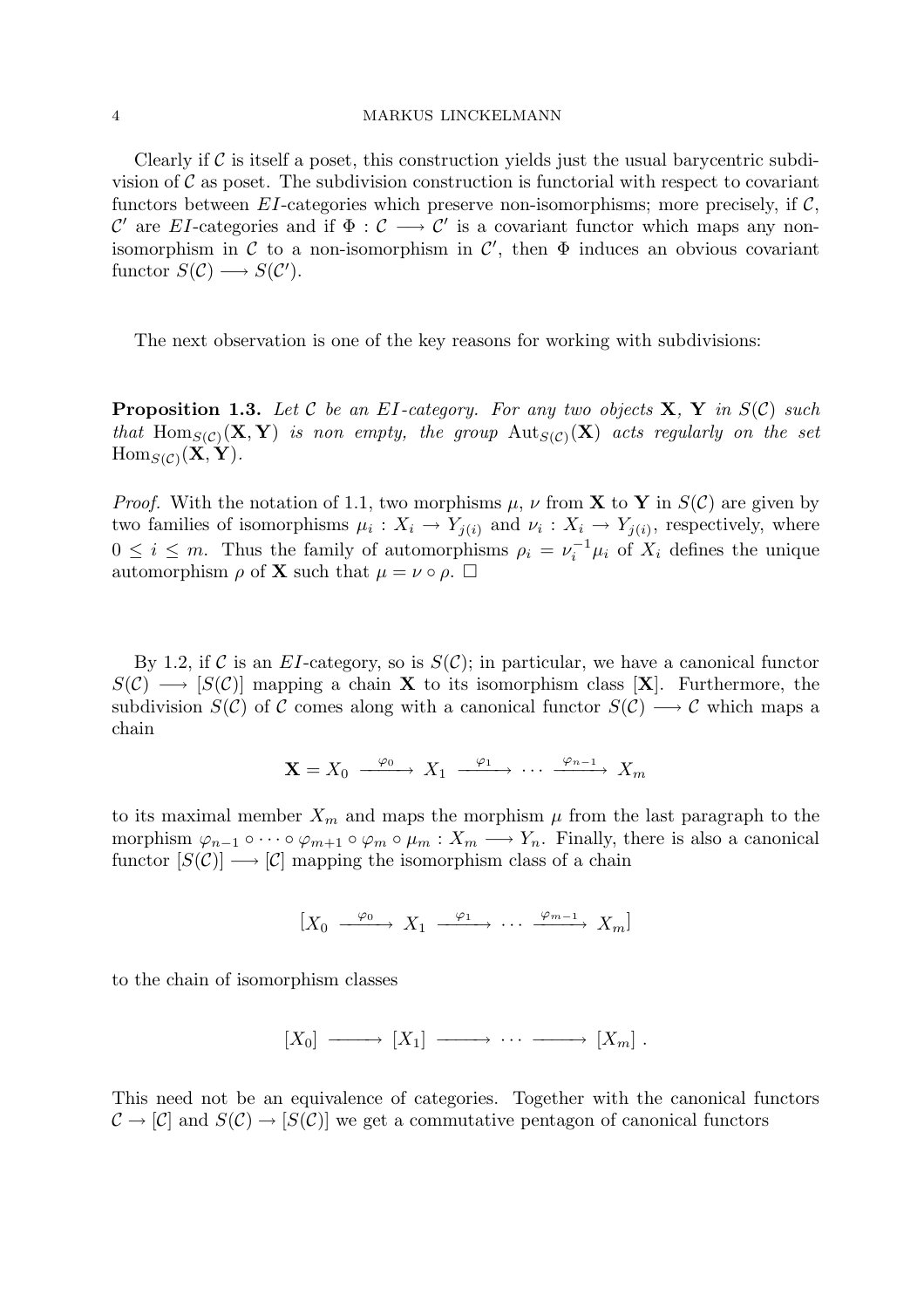

The subdivision construction of an EI-category is well-behaved with respect to extensions of categories in the following sense. Let  $\mathcal C$  be an EI-category and let  $\mathcal{Z}: \mathcal{C} \to \text{Mod}(\mathbb{Z})$  be a contravariant functor. Let  $\mathcal{E}$  be an extension of  $\mathcal{C}$  by  $\mathcal{Z}$ ; that is,  $\mathcal E$  is a category having the same objects as  $\mathcal C$ , for any two objects the abelian group  $\mathcal{Z}(X)$  acts freely on  $\text{Hom}_{\mathcal{E}}(X, Y)$  whenever this set is non-empty, and there is a functor  $\mathcal{E} \to \mathcal{C}$  which is the identity on the set of objects and which induces a bijection  $\text{Hom}_{\mathcal{E}}(X, Y)/\mathcal{Z}(X) \cong \text{Hom}_{\mathcal{C}}(X, Y)$  for any two objects X, Y for which  $\text{Hom}_{\mathcal{C}}(X, Y)$  is non-empty. In other words, as a set we may identify  $\text{Hom}_{\mathcal{E}}(X, Y) = \text{Hom}_{\mathcal{C}}(X, Y) \times \mathcal{Z}(X)$ , and the composition of two morphisms in  $\mathcal{E}$ ,

$$
X \xrightarrow{(\varphi, u)} Y \xrightarrow{(\psi, v)} Z
$$

is then given by a formula of the form

$$
(\psi, v) \circ (\varphi, u) = (\psi \circ \varphi, u + \mathcal{Z}(\varphi)(v) + \alpha(\psi, \varphi)),
$$

where here  $\varphi \in \text{Hom}_{\mathcal{C}}(X, Y)$ ,  $\psi \in \text{Hom}_{\mathcal{C}}(Y, Z)$ ,  $u \in \mathcal{Z}(X)$ ,  $v \in \mathcal{Z}(Y)$  and  $\alpha(\psi, \varphi) \in$  $\mathcal{Z}(X)$ . The associativity of the composition of morphisms in  $\mathcal E$  is equivalent to the equality

$$
\alpha(\tau, \psi \circ \varphi) + \alpha(\psi, \varphi) = \alpha(\tau \circ \psi, \varphi) + \mathcal{Z}(\varphi)(\alpha(\tau, \psi)),
$$

for any sequence of three composable morphisms  $X \stackrel{\varphi}{\longrightarrow} Y \stackrel{\psi}{\longrightarrow} Z \stackrel{\tau}{\longrightarrow} W$  in C. The above equality means that  $\alpha$  is a 2-cocycle in  $Z^2(\mathcal{C}, \mathcal{Z})$  representing an element in  $H^2(\mathcal{C}, \mathcal{Z})$ , and, just as in the case of group extensions, the extension category  $\mathcal E$  depends up to isomorphism of categories only on the image of  $\alpha$  in  $H^2(\mathcal{C}, \mathcal{Z})$ . In other words, even though  $\alpha$  itself depends on the choice of the identifications  $\text{Hom}_{\mathcal{E}}(X, Y) = \text{Hom}_{\mathcal{C}}(X, Y) \times$  $\mathcal{Z}(X)$ , its image in  $H^2(\mathcal{C}, \mathcal{Z})$  does not. If  $\alpha$  is constant 0, this construction is known as Grothendieck construction.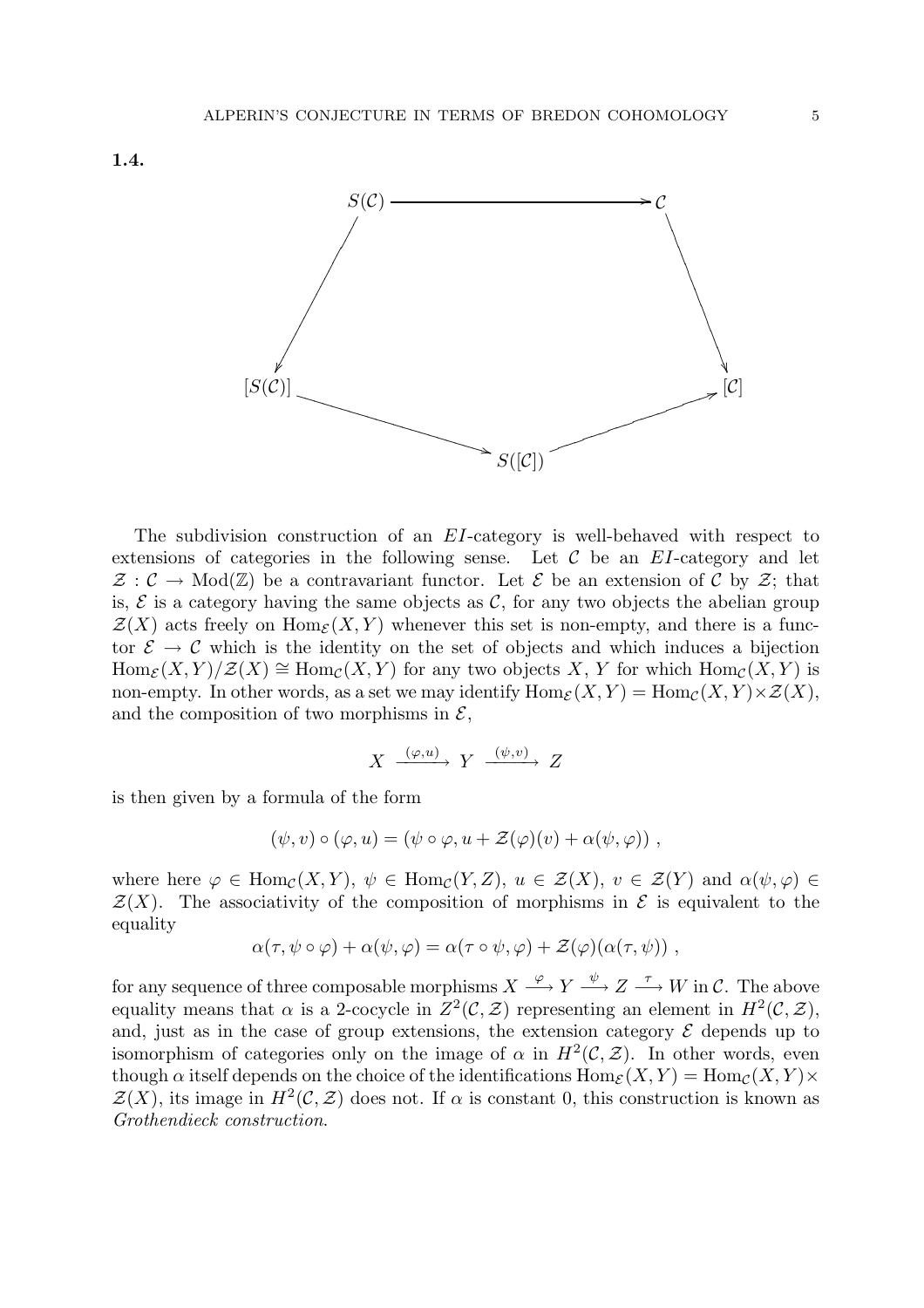Note that  $\mathcal E$  is again an EI-category. By composing  $\mathcal Z$  with the canonical functor  $S(\mathcal{C}) \longrightarrow \mathcal{C}$  we can consider Z as functor on  $S(\mathcal{C})$ , abusively still denoted by Z. We can also consider any 2-cocycle  $\alpha$  on C with values in Z as a 2-cocycle on  $S(\mathcal{C})$  with values in  $Z$ .

**Proposition 1.5.** With the notation above, the canonical functor  $S(\mathcal{E}) \longrightarrow S(\mathcal{C})$  induces an isomorphism of posets  $[S(\mathcal{E})] \cong [S(\mathcal{C})]$ .

*Proof.* We have to check that two chains **X**, **Y** in  $S(\mathcal{E})$  whose images in  $S(\mathcal{C})$  become isomorphic were isomorphic to begin with. It suffices to do this for chains of length one. Let  $X \stackrel{\varphi}{\longrightarrow} X'$  and  $Y \stackrel{\psi}{\longrightarrow} Y'$  be morphisms in  $\mathcal{E}$ , viewed as chains of lenght one in  $S(\mathcal{E})$ . Suppose there are isomorphisms  $\bar{\mu}$  :  $X \cong Y$  and  $\bar{\mu}' : X' \cong Y'$  in  $\mathcal C$  such that  $\bar{\mu}' \circ \bar{\varphi} = \bar{\psi} \circ \bar{\mu}$ , where  $\bar{\varphi}$ ,  $\bar{\psi}$  are the images of  $\varphi$ ,  $\psi$  in C. Choose any lifts  $\mu$ ,  $\mu'$  in E of the morphisms  $\bar{\mu}$ ,  $\bar{\mu}'$ , respectively. Then  $\mu' \circ \varphi$  and  $\psi \circ \mu$  are two morphisms in  $\mathcal E$  from X to Y' which lift the same morphism in C, and hence, since  $\text{Hom}_{\mathcal{E}}(X, Y')\big/\mathcal{Z}(X) \cong \text{Hom}_{\mathcal{C}}(X, Y')$ , there is  $z \in \mathcal{Z}(X)$  such that  $\mu' \circ \varphi = \psi \circ (\mu z)$ . Thus, after replacing  $\mu$  by  $\mu z$  we get that the pair  $(\mu, \mu')$  induces an isomorphism between the two considered chains of length one.  $\Box$ 

The category  $S(\mathcal{E})$  need not be an extension of  $S(\mathcal{C})$  by  $\mathcal{Z}$  because  $S(\mathcal{E})$  may have "more" objects than  $S(\mathcal{C})$ . However, the previous Proposition tells us, that if we replace  $S(\mathcal{E})$  by a suitable equivalent subcategory, we get such an extension:

**Proposition 1.6.** With the notation above, the category  $S(\mathcal{E})$  is equivalent to the extension of  $S(\mathcal{C})$  by the functor Z corresponding to the 2-cocycle  $\alpha$ , where both Z and  $\alpha$  are viewed as functor and 2-cocycle on  $S(\mathcal{C})$ , respectively, via the canonical functor  $S(\mathcal{C}) \to \mathcal{C}.$ 

*Proof.* For any object in  $S(\mathcal{C})$  choose a "lift" of that object in  $S(\mathcal{E})$  and denote by  $\mathcal D$ the full subcategory of  $S(\mathcal{E})$  obtained in this way. By Proposition 1.5, the inclusion  $\mathcal{D} \subseteq S(\mathcal{E})$  is an equivalence of categories. The canonical functor  $S(\mathcal{E}) \to S(\mathcal{C})$  induced by  $\mathcal{E} \to \mathcal{C}$  induces a functor  $\mathcal{D} \to S(\mathcal{C})$ . This functor induces in turn a bijection on the object sets, from which one easily sees that  $D$  is an extension of  $S(\mathcal{C})$  by  $\mathcal Z$  corresponding to  $\alpha$  as claimed.  $\square$ 

**Remark 1.7** If C is an  $EI$ -category with the additional property that every isomorphism in C is an automorphism, then one can show that the subdivision construction  $S(\mathcal{C})$  is equivalent to the opposite of the category  $s(\mathcal{C})$  defined in S lomings [19, 1.1] in terms of a certain Grothendieck construction. In order to avoid confusion we also point out that the construction  $S(\mathcal{C})$  is different from the division/subdivision constructions used in [8].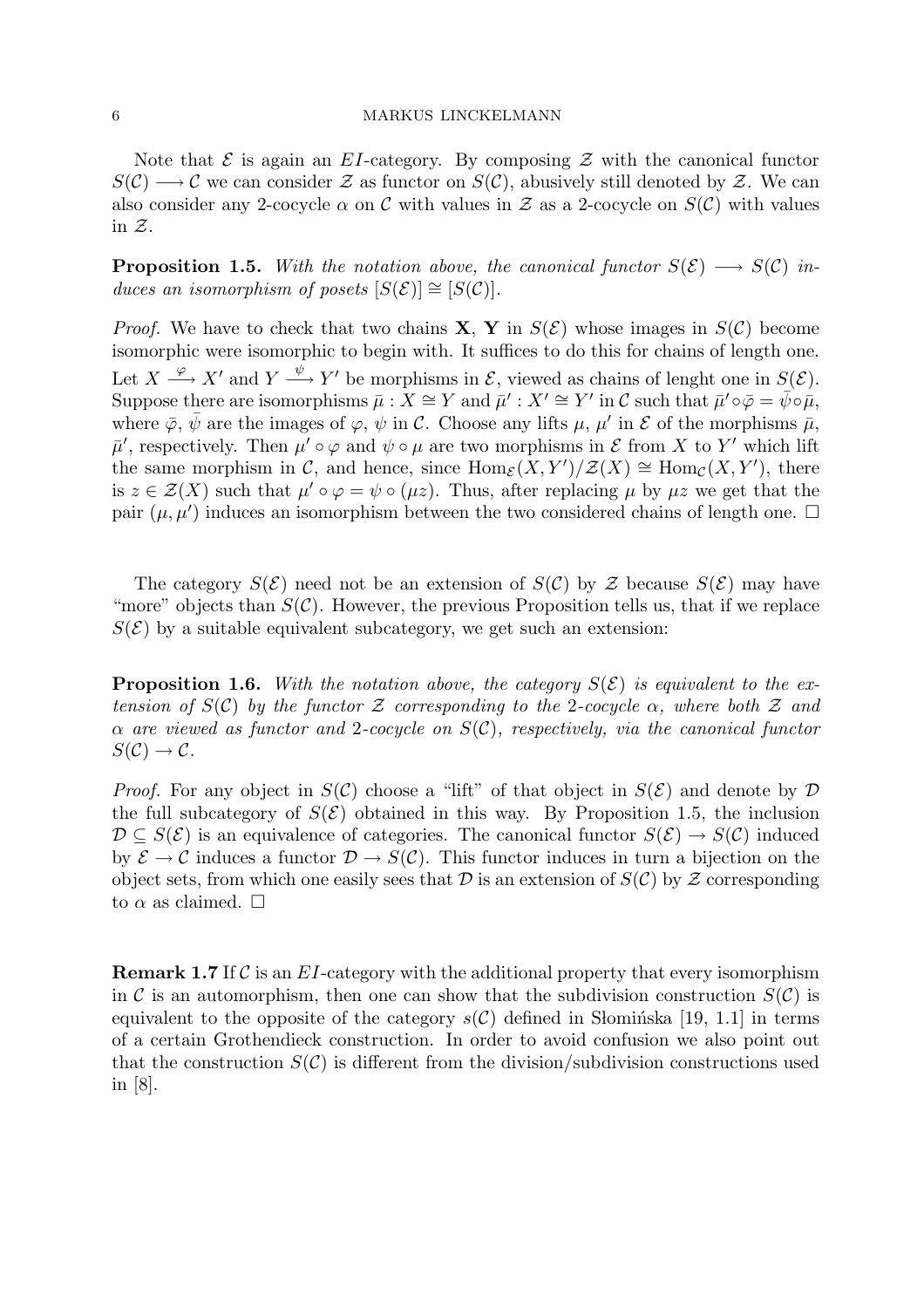#### 2 Automorphism functors

Let C be an EI-category. A morphism  $X \to Y$  in C does not, in general, induce a map between the automorphism groups  $Aut_{\mathcal{C}}(X)$  and  $Aut_{\mathcal{C}}(Y)$ . However, a morphism  $X \to Y$  in  $S(\mathcal{C})$  induces a group homomorphism  $\text{Aut}_{S(\mathcal{C})}(Y) \to \text{Aut}_{S(\mathcal{C})}(X)$ ; in other words, taking automorphism groups of objects in  $S(\mathcal{C})$  becomes a contravariant functor. This is a consequence of 1.3, which motivates the following definition:

**Definition 2.1.** An EI-category C is called *regular* if for any two objects X, Y in C the group Aut<sub>C</sub>(X) acts regularly on the set  $\text{Hom}_{\mathcal{C}}(X, Y)$  whenever this set is non-empty.

If C is an EI-category its subdivision  $S(\mathcal{C})$  is a regular EI-category, by 1.2 and 1.3. Taking automorphism groups of objects in a regular EI-category is now contravariant functorial:

**Proposition 2.2.** Let C be a regular EI-category. There is a contravariant functor mapping any object X in C to the automorphism group  $Aut_{\mathcal{C}}(X)$  and mapping any morphism  $\varphi: X \to Y$  to the group homomorphism  $\text{Aut}_{\mathcal{C}}(Y) \to \text{Aut}_{\mathcal{C}}(X)$  sending  $\sigma \in$ Aut<sub>C</sub>(Y) to the unique  $\rho \in \text{Aut}_{\mathcal{C}}(X)$  satisfying  $\varphi \circ \rho = \sigma \circ \varphi$ .

*Proof.* If  $\varphi \in \text{Hom}_{\mathcal{C}}(X, Y)$  and  $\sigma \in \text{Aut}_{\mathcal{C}}(Y)$ , then  $\varphi$  and  $\sigma \circ \varphi$  are both morphisms from X to Y. Since Aut<sub>C</sub>(X) acts regularly on  $\text{Hom}_{\mathcal{C}}(X, Y)$ , there is a unique  $\rho \in \text{Aut}_{\mathcal{C}}(X)$ such that  $\varphi \circ \rho = \sigma \circ \varphi$ . The rest is clear.  $\square$ 

Of course, in the situation of 2.2, we can linearise this to a contravariant functor  $\mathcal{C} \to \text{Mod}(k)$  mapping any object X in C to the group algebra  $k\text{Aut}_{\mathcal{C}}(X)$  of  $\text{Aut}_{\mathcal{C}}(X)$ over a commutative ring  $k$ . We will need a "twisted" version of this observation. Given a commutative ring k, we denote by  $\underline{k}^{\times}$  the constant contravariant functor  $C \to \text{Mod}(\mathbb{Z})$ mapping any object X in C to the group  $k^{\times}$  of invertible elements of k. A 2-cocycle  $\alpha \in Z^2(\mathcal{C},\underline{k}^{\times})$  is then a map sending any two composable morphisms  $\varphi, \psi$  in C to an element  $\alpha(\psi, \varphi) \in k^{\times}$  such that for any three composable morphisms  $\varphi, \psi, \tau$  in C we have the 2-cocycle identity, now written multiplicatively,

$$
\alpha(\tau, \psi \circ \varphi) \alpha(\psi, \varphi) = \alpha(\tau \circ \psi, \varphi) \alpha(\tau, \psi) .
$$

Such a 2-cocycle  $\alpha$  restricts, for any object X in C, to a 2-cocycle on the group  $Aut_{\mathcal{C}}(X)$ with values in  $k^{\times}$ . We denote by  $k_{\alpha} \text{Aut}_{\mathcal{C}}(X)$  the corresponding twisted group algebra; that is, as k-module,  $k_{\alpha}Aut_{\mathcal{C}}(X)$  is equal to  $kAut_{\mathcal{C}}(X)$  but the multiplication in  $k_{\alpha}Aut_{\mathcal{C}}(X)$  is given by the formula  $\psi \varphi = \alpha(\psi, \varphi)(\psi \circ \varphi)$  for any two  $\varphi, \psi \in Aut_{\mathcal{C}}(X)$ . The 2-cocycle identity applied to  $Id_X, Id_X, \varphi$  implies that  $\alpha(\varphi, Id_X) = \alpha(Id_X, Id_X)$  for any morphism  $X \stackrel{\varphi}{\longrightarrow} Y$  in C. If we define the 1-cochain  $\beta$  by  $\beta(\varphi) = \alpha(\varphi, \text{Id}_X)$ , the 2-cocycle  $\alpha'$  defined by  $\alpha'(\psi,\varphi) = \alpha(\psi,\varphi)\beta(\psi)^{-1}\beta(\varphi)^{-1}\beta(\psi \circ \varphi)$  represents the same cohomology class as  $\alpha$  in  $H^2(\mathcal{C}; \underline{k})$  and has the property that  $\alpha'(\varphi, \mathrm{Id}_X) = 1$ . Such a 2-cocycle  $\alpha'$  is called *normalised*.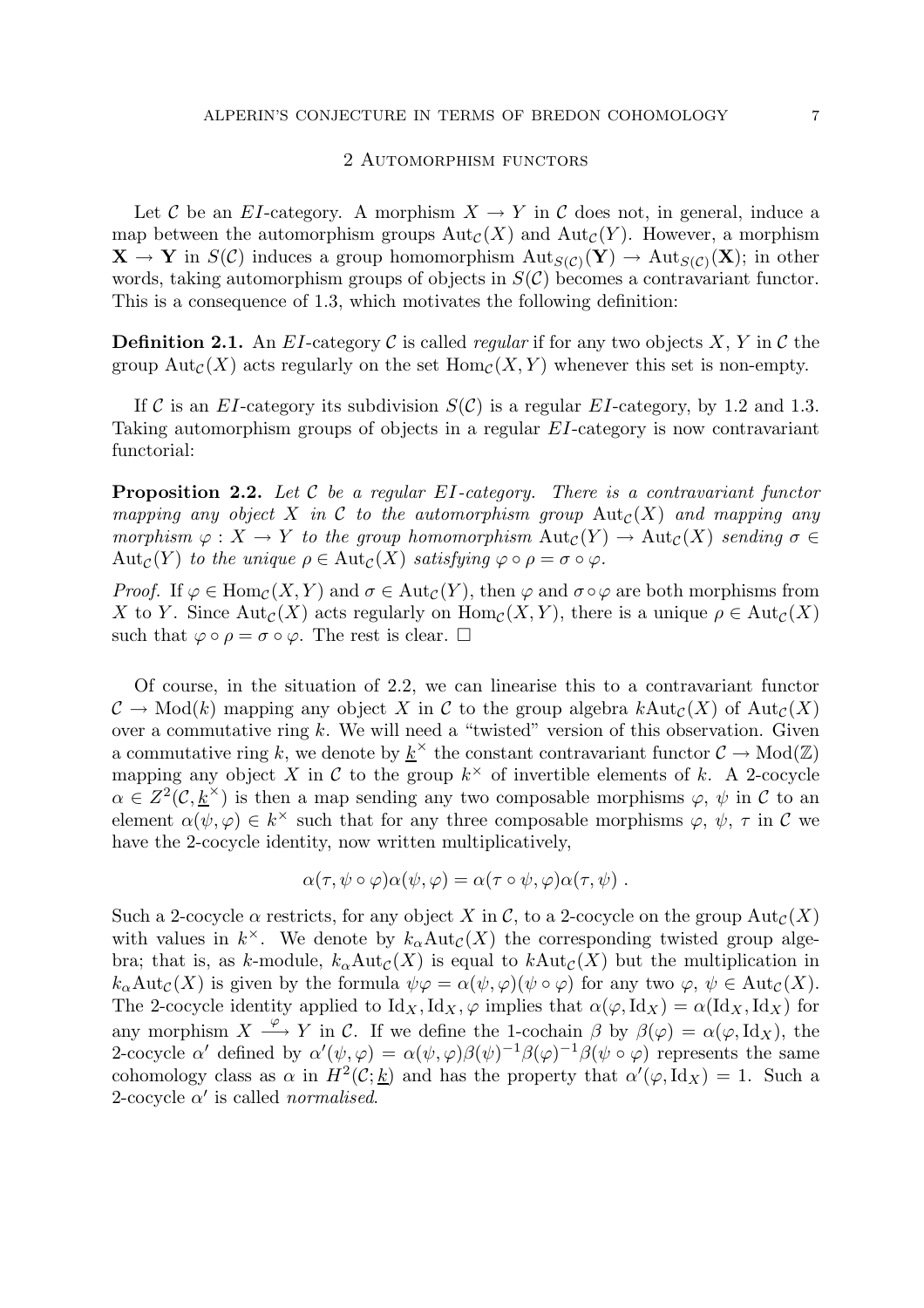**Proposition 2.3.** Let C be a regular EI-category. Let k be a commutative ring and let  $\alpha \in Z^2(\mathcal{C}; {\underline{k}}^{\times})$ . There is a contravariant functor from C to the category of k-algebras mapping any object X in C to the twisted group algebra  $k_{\alpha} \text{Aut}_{\mathcal{C}}(X)$  and mapping any morphism  $\varphi: X \to Y$  to the unique k-algebra homomorphism  $k_{\alpha} \text{Aut}_{\mathcal{C}}(Y) \to k_{\alpha} \text{Aut}_{\mathcal{C}}(X)$ sending  $\sigma \in \text{Aut}_{\mathcal{C}}(Y)$  to  $\alpha(\sigma, \varphi) \alpha(\varphi, \rho)^{-1} \rho$ , where  $\rho$  is the unique element of  $\text{Aut}_{\mathcal{C}}(X)$ satisfying  $\varphi \circ \rho = \sigma \circ \varphi$ . Up to isomorphism of functors, this functor depends only on the image of  $\alpha$  in  $H^2(\mathcal{C}; \underline{k}^\times)$ .

*Proof.* We have to check that the assignment  $\sigma \mapsto \alpha(\sigma, \varphi) \alpha(\varphi, \rho)^{-1} \rho$  as in the statement is a k-algebra homomorphism  $k_{\alpha}Aut_{\mathcal{C}}(Y) \to k_{\alpha}Aut_{\mathcal{C}}(X)$  and that this assignment is functorial.

Let  $X \stackrel{\varphi}{\longrightarrow} Y$  be a morphism in C. Let  $\sigma, \sigma' \in \text{Aut}_{\mathcal{C}}(Y)$  and  $\rho, \rho' \in \text{Aut}_{\mathcal{C}}(X)$  such that  $\sigma \circ \varphi = \varphi \circ \rho$  and  $\sigma' \circ \varphi = \varphi \circ \rho'$ . The product of  $\sigma$  and  $\sigma'$  in  $k_{\alpha} \text{Aut}_{\mathcal{C}}(Y)$ is equal to  $\alpha(\sigma, \sigma')\sigma \circ \sigma'$ , and its image in  $k_{\alpha} \text{Aut}_{\mathcal{C}}(X)$  under the above assignment is  $\alpha(\sigma, \sigma')\alpha(\sigma \circ \sigma', \varphi)\alpha(\varphi, \rho \circ \rho')^{-1}\rho \circ \rho'$ . The product of the images of  $\sigma$  and  $\sigma'$  in  $k_{\alpha}Aut_{\mathcal{C}}(X)$  is  $\alpha(\rho, \rho')\alpha(\sigma, \varphi)\alpha(\varphi, \rho)^{-1}\alpha(\sigma', \varphi)\alpha(\varphi, \rho')^{-1}\rho \circ \rho'.$  In order to show that these two expressions coincide, we have to show the equality

**2.3.1.** 
$$
\alpha(\sigma, \sigma')\alpha(\sigma \circ \sigma', \varphi)\alpha(\varphi, \rho \circ \rho')^{-1} = \alpha(\rho, \rho')\alpha(\sigma, \varphi)\alpha(\varphi, \rho)^{-1}\alpha(\sigma', \varphi)\alpha(\varphi, \rho')^{-1}
$$
.

Multiplying by  $\alpha(\varphi, \rho \circ \rho')$  shows that this equation is equivalent to

**2.3.2.** 
$$
\alpha(\sigma, \sigma')\alpha(\sigma \circ \sigma', \varphi) = \alpha(\varphi, \rho \circ \rho')\alpha(\rho, \rho')\alpha(\sigma, \varphi)\alpha(\varphi, \rho)^{-1}\alpha(\sigma', \varphi)\alpha(\varphi, \rho')^{-1}
$$
.

The 2-cocycle identity applied to the three composable morphisms  $\varphi, \sigma, \sigma'$  together with the equality  $\sigma' \circ \varphi = \varphi \circ \rho'$  yields for the left side in 2.3.2 the equalities

**2.3.3.**  $\alpha(\sigma \circ \sigma', \varphi) \alpha(\sigma, \sigma') = \alpha(\sigma, \sigma' \circ \varphi) \alpha(\sigma', \varphi) = \alpha(\sigma, \varphi \circ \rho') \alpha(\sigma', \varphi)$ 

and similarly we get

**2.3.4.** 
$$
\alpha(\varphi, \rho \circ \rho')\alpha(\rho, \rho') = \alpha(\varphi \circ \rho, \rho')\alpha(\varphi, \rho) = \alpha(\sigma \circ \varphi, \rho')\alpha(\varphi, \rho)
$$
.

By applying 2.3.3 and 2.3.4 in 2.3.2 we get that 2.3.2 is equivalent to the equality

**2.3.5.** 
$$
\alpha(\sigma, \varphi \circ \rho') = \alpha(\sigma \circ \varphi, \rho')\alpha(\sigma, \varphi)\alpha(\varphi, \rho')^{-1}
$$
,

and this is just the 2-cocycle identity applied to the three composable morphisms  $\rho', \varphi, \sigma$ . This shows that the assignment as defined in 2.3 yields algebra homomorphisms.

For the functoriality, we consider two composable morphisms  $X \xrightarrow{\varphi} Y \xrightarrow{\psi} Z$ . Let  $\rho \in \text{Aut}_{\mathcal{C}}(X), \sigma \in \text{Aut}_{\mathcal{C}}(Y), \tau \in \text{Aut}_{\mathcal{C}}(Z)$  such that  $\sigma \circ \varphi = \varphi \circ \rho$  and  $\tau \circ \psi = \psi \circ \sigma$ . The map  $k_{\alpha} \text{Aut}_{\mathcal{C}}(Z) \to k_{\alpha} \text{Aut}_{\mathcal{C}}(X)$  induced by  $\psi \circ \varphi$  sends  $\tau$  to  $\alpha(\tau, \psi \circ \varphi) \alpha(\psi \circ \varphi, \rho)^{-1} \rho$ , and the composition of the maps induced by  $\varphi$  and  $\psi$  sends  $\tau$ to  $\alpha(\tau,\psi)\alpha(\psi,\sigma)^{-1}\alpha(\sigma,\varphi)\alpha(\varphi,\rho)^{-1}\rho$ . Thus we have to show the equality

**2.3.6.** 
$$
\alpha(\tau, \psi \circ \varphi) \alpha(\psi \circ \varphi, \rho)^{-1} = \alpha(\tau, \psi) \alpha(\psi, \sigma)^{-1} \alpha(\sigma, \varphi) \alpha(\varphi, \rho)^{-1}
$$
.

Now  $\alpha(\tau, \psi \circ \varphi) \alpha(\psi, \varphi) = \alpha(\tau \circ \psi, \varphi) \alpha(\tau, \psi) = \alpha(\psi \circ \sigma, \varphi) \alpha(\tau, \psi)$  and  $\alpha(\psi \circ \varphi)$  $\varphi, \rho, \alpha(\psi, \varphi) = \alpha(\psi, \varphi \circ \rho) \alpha(\varphi, \rho) = \alpha(\psi, \sigma \circ \varphi) \alpha(\varphi, \rho)$ . Thus the left side in 2.3.6 is equal to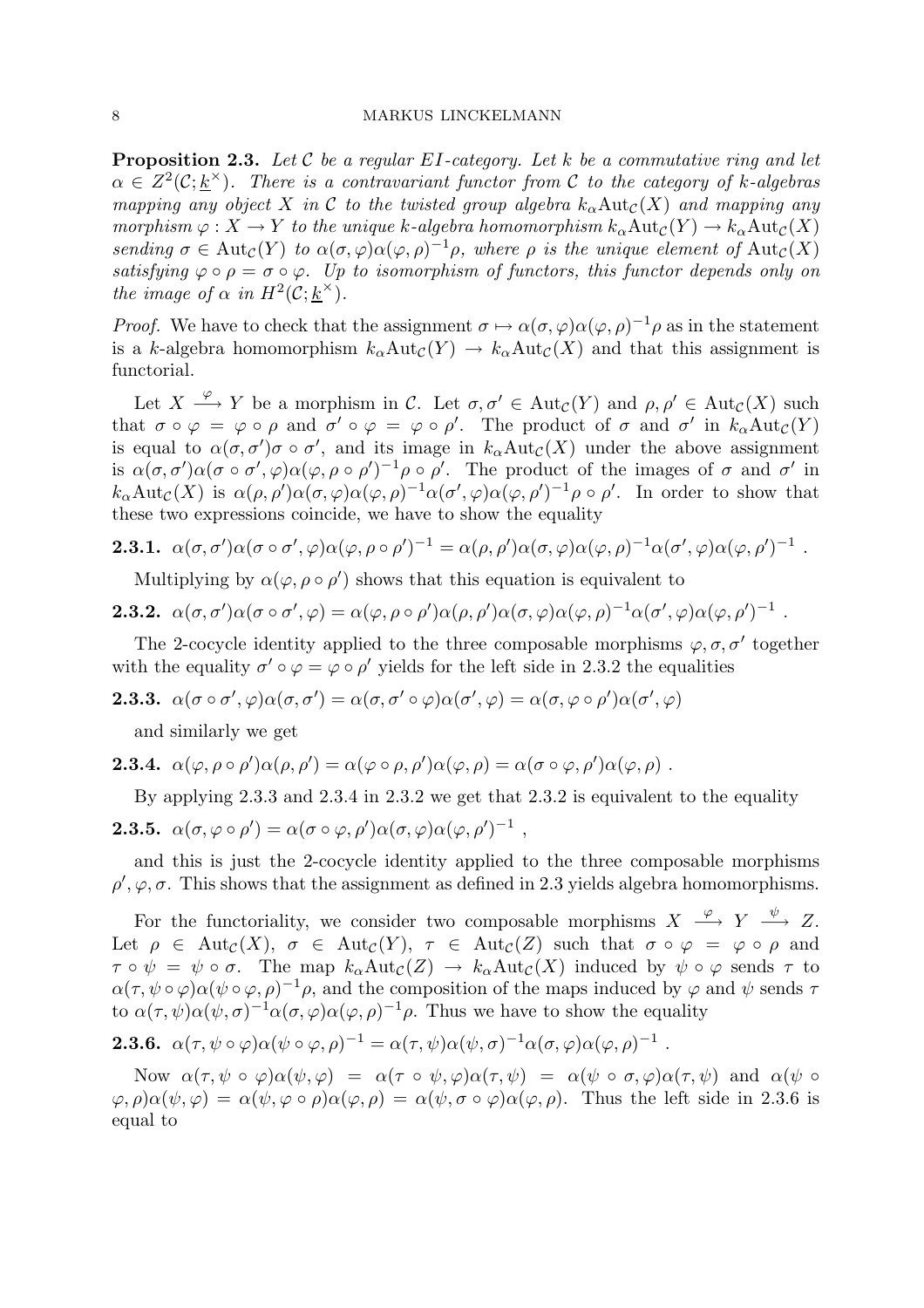**2.3.7.** 
$$
\alpha(\psi \circ \sigma, \varphi) \alpha(\psi, \sigma \circ \varphi)^{-1} \alpha(\tau, \psi) \alpha(\varphi, \rho)^{-1}
$$
.

Finally,  $\alpha(\psi \circ \sigma) \alpha(\psi, \sigma) = \alpha(\psi, \sigma \circ \varphi) \alpha(\sigma, \varphi)$  and hence  $\alpha(\psi, \sigma \circ \varphi) \alpha(\psi, \sigma \circ \varphi)^{-1} =$  $\alpha(\sigma, \varphi) \alpha(\psi, \sigma)^{-1}$ . Applying this to 2.3.7 proves the equality 2.3.6.

It remains to check that this functor depends, up to isomorphism, only on the image of  $\alpha$  in  $H^2(\mathcal{C}; \underline{k}^\times)$ . If  $\alpha' \in Z^2(\mathcal{C}; \underline{k}^\times)$  represents the same cohomology class as  $\alpha$ , there is a 1-cochain  $\beta$  (that is, a map sending any morphism in C to an element in  $k^{\times}$ ) such that

$$
\alpha'(\psi,\varphi) = \alpha(\psi,\varphi)\beta(\psi)\beta(\varphi)\beta(\psi\circ\varphi)^{-1} .
$$

One checks that, for any object X in C, the map sending  $\rho \in \text{Aut}_{\mathcal{C}}(X)$  to  $\beta(\rho)\rho$  induces a k-algebra isomorphism  $k_{\alpha} \text{Aut}_{\mathcal{C}}(X) \cong k_{\alpha'} \text{Aut}_{\mathcal{C}}(X)$  and that the algebra isomorphisms obtained in this way define a natural transformation.  $\Box$ 

Given an algebra A over a commutative ring k we denote by  $[A, A]$  the k-submodule of A generated by the set of additive comutators  $ab-ba$ , where  $a, b \in A$ . A k-linear map from A to k is central if and only if it has  $[A, A]$  in its kernel, and hence the k-module of central k-linear maps from A to k can be identified canonically with  $\text{Hom}_k(A/[A, A], k)$ . A k-algebra homomorphism  $\alpha : A \to B$  does not, in general, induce an algebra homomorphism between the centers  $Z(A)$ ,  $Z(B)$  of A and B. It does though map [A, A] to  $[B, B]$ , and therefore induces a k-linear map  $\text{Hom}_k(B/[B, B], k) \to \text{Hom}_k(A/[A, A], k)$ . The point of this observation is that if A is symmetric (cf.  $[22, \S6]$ ), then any choice of a symmetrising form  $s: A \to k$  induces a k-linear isomorphism  $Z(A) \cong \text{Hom}_k(A/[A, A], k)$ sending  $z \in Z(A)$  to the k-linear form  $A/[A, A] \to k$  mapping  $a + [A, A]$  to  $s(za)$  for any  $a \in A$ . This applies in particular if A is a twisted group algebra, which is the situation underlying the next result.

**Proposition 2.4.** Let C be a regular EI-category. Let k be a commutative ring and let  $\alpha \in Z^2(\mathcal{C},\underline{k}^{\times})$ . The automorphism functor defined in 2.3 induces a covariant functor

$$
\mathcal{A}: \left\{ \begin{array}{ll} [\mathcal{C}] & \longrightarrow \mathrm{Mod}(k) \\ [X] & \mapsto \mathrm{Hom}_k(k_\alpha\mathrm{Aut}_\mathcal{C}(X)/[k_\alpha\mathrm{Aut}_\mathcal{C}(X),k_\alpha\mathrm{Aut}_\mathcal{C}(X)], k) \end{array} \right.
$$

where X is a representative in C of the isomorphism class  $[X]$ . The functor A is up to isomorphism of functors independent of the choice of the representative X in each isomorphism class  $[X]$  in  $[\mathcal{C}]$ .

*Proof.* By 2.3 we have a contravariant functor sending an object X in C to the twisted group algebra  $k_{\alpha} \text{Aut}_{\mathcal{C}}(X)$ , and this functor maps a morphism  $\varphi : X \to Y$  in C to a k-algebra homomorphism. Since k-algebra homomorphisms preserve commutators, this functor induces hence a contravariant functor mapping  $X$  to the  $k$ -module  $k_{\alpha}Aut_{\mathcal{C}}(X)/[k_{\alpha}Aut_{\mathcal{C}}(X), k_{\alpha}Aut_{\mathcal{C}}(X)].$  Given two different morphisms  $\varphi, \psi : X \to Y$ in C, there is a unique  $\pi \in Aut_{\mathcal{C}}(X)$  such that  $\psi = \varphi \circ \pi$ . The main point of the proof is to show that the two k-algebra homomorphisms  $k_{\alpha}Aut_{\mathcal{C}}(Y) \to k_{\alpha}Aut_{\mathcal{C}}(X)$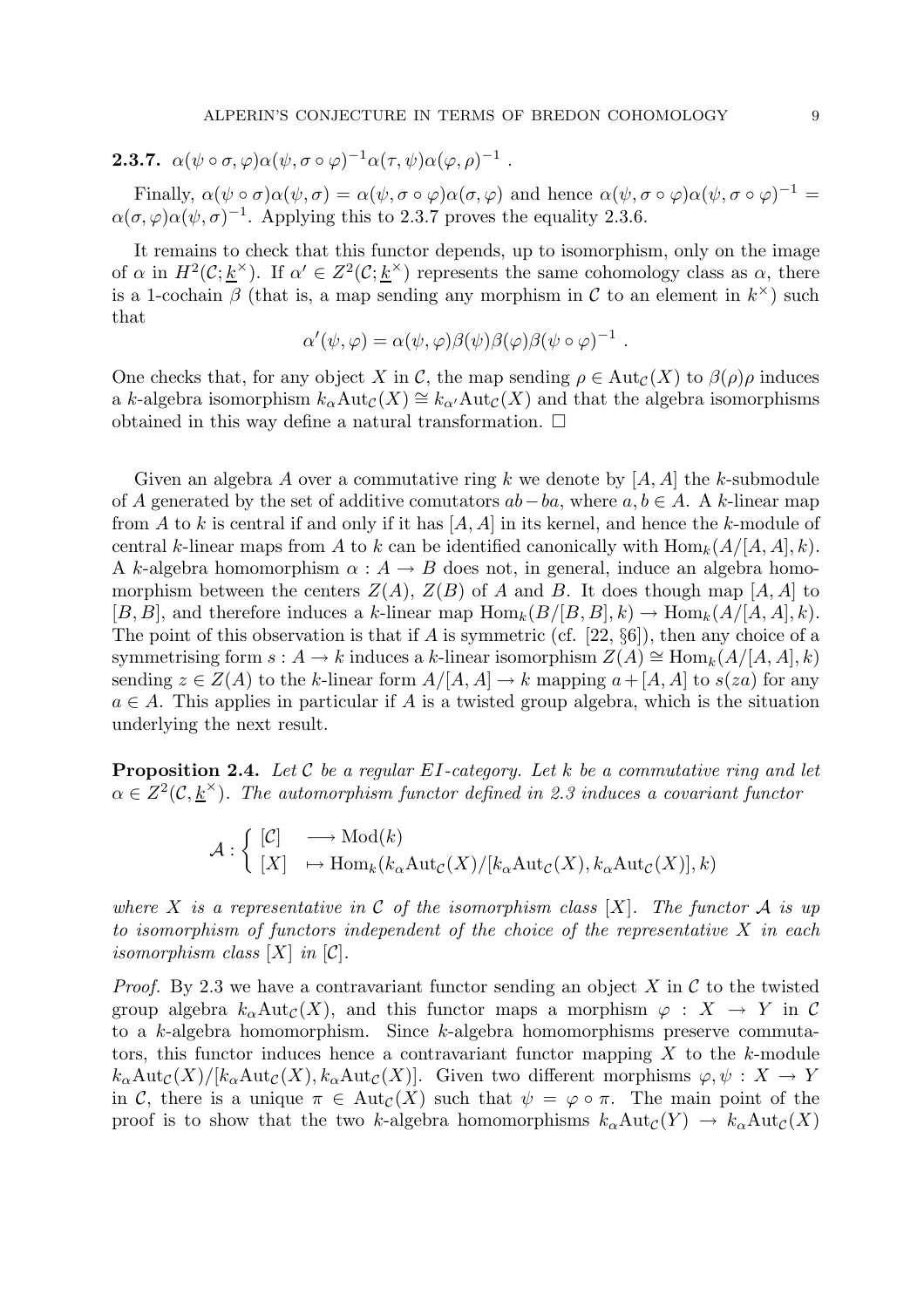induced by  $\varphi$  and  $\psi$  differ by an inner automorphism of  $k_{\alpha}Aut_{\mathcal{C}}(X)$ , namely the one induced by conjugation with  $\pi$ . Before we get into the technicalities of this verification we show how this concludes the proof of 2.4: the two k-linear maps  $k_{\alpha}Aut_{\mathcal{C}}(Y)/[k_{\alpha}\text{Aut}_{\mathcal{C}}(Y), k_{\alpha}\text{Aut}_{\mathcal{C}}(Y)] \to k_{\alpha}\text{Aut}_{\mathcal{C}}(X)/[k_{\alpha}\text{Aut}_{\mathcal{C}}(X), k_{\alpha}\text{Aut}_{\mathcal{C}}(X)]$  induced by  $\varphi$  and  $\psi$  are then actually equal. Therefore this functor factors through the canonical functor  $\mathcal{C} \to [\mathcal{C}]$  and induces hence a contravariant functor from  $[\mathcal{C}]$  to Mod(k) sending [X] to  $k_{\alpha}Aut_{\mathcal{C}}(X)/[k_{\alpha}Aut_{\mathcal{C}}(X), k_{\alpha}Aut_{\mathcal{C}}(X)]$ . By composing this with the contravariant k-duality functor  $\text{Hom}_k(-,k)$  we get the covariant functor A as claimed.

In order to show that the two algebra homomorphisms  $k_{\alpha}Aut_{\mathcal{C}}(Y) \to k_{\alpha}Aut_{\mathcal{C}}(X)$  induced by  $\varphi$  and  $\psi$  differ by conjugation with  $\pi$ , let  $\sigma \in \text{Aut}_{\mathcal{C}}(Y)$  and  $\rho \in \text{Aut}_{\mathcal{C}}(X)$  such that  $\sigma \circ \varphi = \varphi \circ \rho$ . Then  $\sigma \circ \psi = \psi \circ \pi^{-1} \circ \rho \circ \pi$ . Thus the two algebra homomorphisms induced by  $\varphi$  and  $\psi$  map  $\sigma$  to  $\alpha(\sigma,\varphi)\alpha(\varphi,\rho)^{-1}\rho$  and  $\alpha(\sigma,\psi)\alpha(\psi,\pi^{-1}\circ\rho\circ\pi)^{-1}\pi^{-1}\circ\rho\circ\pi,$  respectively. We show that the second expression is obtained from the first by conjugation with  $\pi$  in  $k_{\alpha}$ Aut<sub>C</sub>(X). By 2.3 we may assume that  $\alpha$  is normalised; thus  $\alpha(\varphi, \text{Id}_X) = 1$ , the identity element of  $k_{\alpha}Aut_{\mathcal{C}}(X)$  is Id<sub>X</sub> and the inverse of  $\pi$  in  $k_{\alpha}Aut_{\mathcal{C}}(X)$  is equal to  $\alpha(\pi, \pi^{-1})^{-1}\pi^{-1}$ . Thus conjugation of  $\rho$  by  $\pi$  in  $k_{\alpha}$ Aut $_{\mathcal{C}}(X)$  yields the expression

$$
\alpha(\pi, \pi^{-1})^{-1} \pi^{-1} \rho \pi = \alpha(\pi, \pi^{-1})^{-1} \alpha(\pi^{-1}, \rho) \alpha(\pi^{-1} \circ \rho, \pi) \pi^{-1} \circ \rho \circ \pi.
$$

Thus we have to show the equality

**2.4.1.** 
$$
\alpha(\sigma,\varphi)\alpha(\varphi,\rho)^{-1}\alpha(\pi,\pi^{-1})^{-1}\alpha(\pi^{-1},\rho)\alpha(\pi^{-1}\circ\rho,\pi) = \alpha(\sigma,\psi)\alpha(\psi,\pi^{-1}\circ\rho\circ\pi)^{-1}.
$$

Multiplying by  $\alpha(\psi, \pi^{-1} \circ \rho \circ \pi) \alpha(\varphi, \rho) \alpha(\pi, \pi^{-1})$  implies that 2.4.1 is equivalent to the equality

**2.4.2.** 
$$
\alpha(\sigma,\varphi)\alpha(\pi^{-1},\rho)\alpha(\pi^{-1}\circ\rho,\rho)\alpha(\psi,\pi^{-1}\circ\rho\circ\pi) = \alpha(\sigma,\psi)\alpha(\varphi,\rho)\alpha(\pi,\pi^{-1})
$$
.

The 2-cocycle identity applied to the three composable morphisms  $\pi, \pi^{-1} \circ \rho, \psi$  together with the equality  $\psi = \varphi \circ \pi$  yields  $\alpha(\psi, \pi^{-1} \circ \rho \circ \pi) \alpha(\pi^{-1} \circ \rho, \pi) = \alpha(\psi \circ \pi^{-1} \circ \rho \circ \pi)$  $(\rho, \pi) \alpha(\psi, \pi^{-1} \circ \rho) = \alpha(\varphi \circ \rho, \pi) \alpha(\varphi \circ \pi, \pi^{-1} \circ \rho)$ . Thus 2.4.2 is equivalent to

**2.4.3.** 
$$
\alpha(\sigma, \varphi)\alpha(\pi^{-1}, \rho)\alpha(\varphi \circ \rho, \pi)\alpha(\varphi \circ \pi, \pi^{-1} \circ \rho) = \alpha(\sigma, \psi)\alpha(\varphi, \rho)\alpha(\pi, \pi^{-1})
$$
.

The 2-cocycle identity applied to  $\pi, \varphi, \sigma$  yields  $\alpha(\sigma, \varphi \circ \pi) \alpha(\varphi, \pi) = \alpha(\sigma \circ \varphi, \pi) \alpha(\sigma, \varphi)$ ; hence, after cancelling  $\alpha(\sigma, \varphi \circ \pi) = \alpha(\sigma, \psi)$ , the equality 2.4.3 is equivalent to

**2.4.4.** 
$$
\alpha(\varphi, \pi) \alpha(\pi^{-1}, \rho) \alpha(\varphi \circ \pi, \pi^{-1} \circ \rho) = \alpha(\varphi, \rho) \alpha(\pi, \pi^{-1})
$$
.

The 2-cocycle identity applied to  $\rho, \pi^{-1}, \varphi \circ \pi$  yields  $\alpha(\varphi \circ \pi, \pi^{-1} \circ \rho) \alpha(\pi^{-1}, \rho) =$  $\alpha(\varphi,\rho)\alpha(\varphi\circ\pi,\pi^{-1}),$  and hence, after cancelling  $\alpha(\varphi,\rho)$ , the equality 2.4.4 is equivalent to

$$
2.4.5. \quad \alpha(\varphi, \pi) \alpha(\varphi \circ \pi, \pi^{-1}) = \alpha(\pi, \pi^{-1}) ,
$$

and this is just the 2-cocycle identity applied to  $\pi^{-1}, \pi, \rho$ , where we use that  $\alpha(\varphi, \text{Id}_X) = 1$  since  $\alpha$  was chosen normalised. This proves the equality 2.4.1, whence the result.  $\square$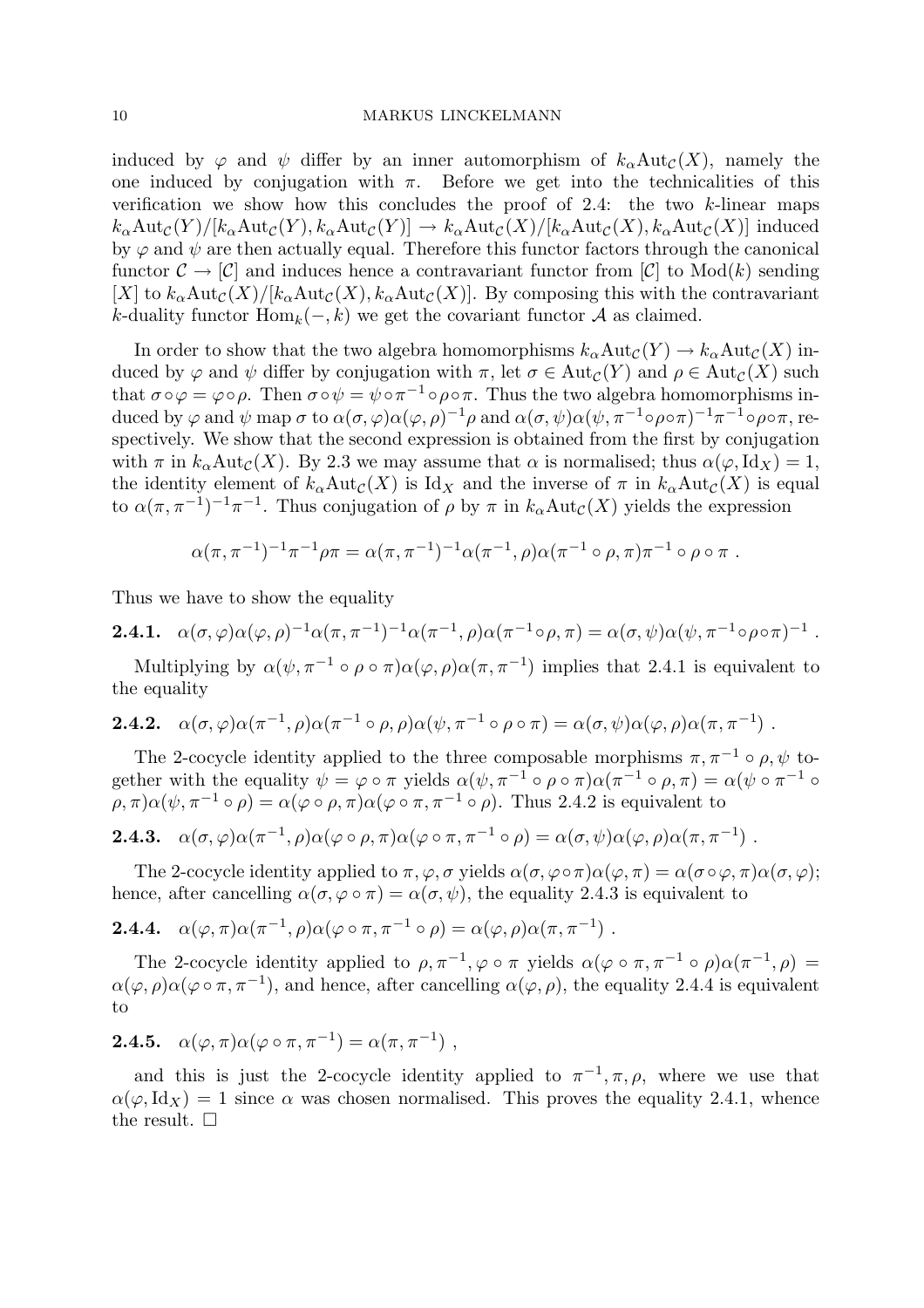**Remark 2.5.** In [14, 16.1] an EI-category C is called free if  $\text{Aut}_{\mathcal{C}}(Y)$  acts freely on  $\text{Hom}_{\mathcal{C}}(X, Y)$  for any two objects X, Y in C for which the set  $\text{Hom}_{\mathcal{C}}(X, Y)$  is non empty. Thus if C is regular in the sense of 2.1 then the opposite category  $\mathcal{C}^{op}$  is free.

#### 3 A covariant projective resolution for subdivisions

Given a small category  $\mathcal C$  and a commutative ring  $k$ , the constant covariant functor  $k$ sending any object in  $\mathcal C$  to k and any morphism in  $\mathcal C$  to the identity on k has a well-known canonical projective resolution in the category of covariant functors from  $\mathcal C$  to  $\text{Mod}(k)$ . The degree  $n$  component of this resolution is a direct sum of projective functors of the form

$$
\bigoplus_{X_0 \stackrel{\varphi_0}{\to} \cdots \stackrel{\varphi_{n-1}}{\to} X_n} k \text{Hom}_{\mathcal{C}}(X_n, -) ,
$$

where the sum is taken over the set of chains of n composable morphisms in  $\mathcal{C}$ , and where  $k\text{Hom}_{\mathcal{C}}(X_n, -)$  is the covariant functor sending an object Y in C to the free kmodule  $k\text{Hom}_{\mathcal{C}}(X_n, Y)$  with basis  $\text{Hom}_{\mathcal{C}}(X_n, Y)$ ; by Yoneda's Lemma, this is indeed a projective functor. This construction applies, of course, also to the subdivision  $S(\mathcal{C})$ as well as  $[S(\mathcal{C})]$  of an EI-category  $\mathcal{C}$ , but since the objects of  $S(\mathcal{C})$  are already chains themselves, this would yield rather clumsy direct sums, indexed by chains of chains. It turns out that there is a simpler projective resolution of the constant covariant functor  $\underline{k}$  on  $[S(\mathcal{C})]$  for any ordered category  $\mathcal{C}$ .

**Proposition 3.1.** Let C be an EI-category, let k be a commutative ring, and denote by k the constant covariant functor on  $[S(\mathcal{C})]$  mapping every object in  $[S(\mathcal{C})]$  to k and every morphism in  $[S(\mathcal{C})]$  to  $\mathrm{Id}_k$ . There is a projective resolution of <u>k</u> in the category of covariant functors from  $[S(\mathcal{C})]$  to  $\text{Mod}(k)$  whose degree n component is equal to

$$
\mathop{\oplus}_{{[\mathbf{X}]}} k\mathrm{Hom}_{[S(\mathcal{C})]}([\mathbf{X}],-),
$$

where the direct sum is taken over all isomorphism classes of chains  $X$  in  $S(\mathcal{C})$  of length n, for any  $n \geq 0$ . In particular, if C is finite, this projective resolution is bounded.

*Proof.* The functor  $k\text{Hom}_{S([\mathcal{C}])}([\mathbf{X}], -)$  sends the isomorphism class [Y] of a chain Y in  $S(\mathcal{C})$  to k if **X** is isomorphic to a subchain of **Y**, and to 0 otherwise. The differential is defined in the usual simplicial way: if  $X(i)$  is the chain of length  $n-1$  obtained from deleting the *i*-th term in a chain **X** of length n, the unique morphism  $[\mathbf{X}(i)] \leq [\mathbf{X}]$ induces a natural transformation

$$
\rho_i: k\mathrm{Hom}_{[S(\mathcal{C})]}([\mathbf{X}], -) \longrightarrow k\mathrm{Hom}_{[S(\mathcal{C})]}([\mathbf{X}(i)], -)
$$

and by taking the alternating sum  $\Sigma$  $0\leq i\leq n$  $(-1)^i \rho_i$  we get a map from the degree n component to the degree  $n-1$ -component. We are going to show that this is a differential and that the resulting complex is exact except in degree 0, where the homology is shown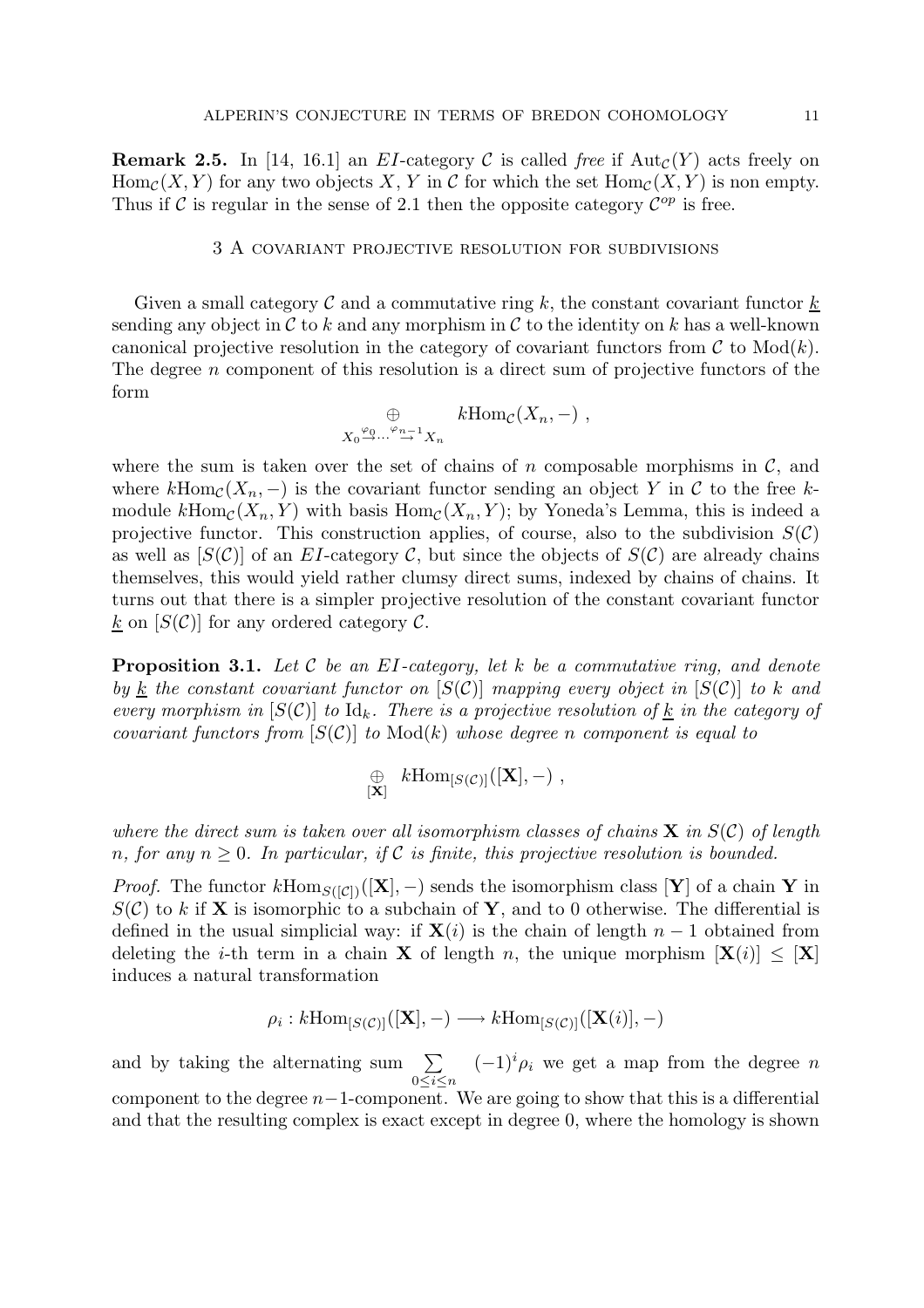to be k. To do this, we have to evaluate this sequence at an object  $[Y]$  in  $[S(\mathcal{C})]$  and show that what we get is a complex with homology  $k$  in degree zero and homology 0 in all other degrees. Since  $\text{Hom}_{[S(\mathcal{C})]}([\mathbf{X}], [\mathbf{Y}]) = \emptyset$  unless **X** is isomophic to a subchain of Y, the degree *n* component evaluated at  $[Y]$  is the free k-module

$$
\mathop{\oplus}\limits_{[{\bf X}]} k \ ,
$$

where the sum is taken over the set of isomorphism classes  $[X]$  of chains X of length n for which there is a morphism  $X \to Y$  in  $S(\mathcal{C})$ . Any such morphism identifies X to a subchain of Y, and hence, if  $Y = Y_0 \rightarrow \cdots \rightarrow Y_m$  for some positive integer m, a subchain of lenght n of Y is uniquely determined by any subset of cardinal n of the totally ordered set  $\{[Y_0], ..., [Y_m]\}$ . Thus this construction evaluated at Y yields the same as the projective resolution of <u>k</u> on the totally ordered set  $\{[Y_0], ..., [Y_m]\}$ , so this is indeed a complex with homology concentrated in degree 0 isomorphic to  $k$ .  $\Box$ 

The above projective resolution provides a way to compute the cohomology of covariant functors on  $|S(\mathcal{C})|$ :

**Proposition 3.2.** Let C be an EI-category, let k be a commutative ring and let  $A$ :  $[S(\mathcal{C})] \longrightarrow \text{Mod}(k)$  be a covariant functor. There is a cochain complex  $C(\mathcal{A})$  whose component in degree  $n \geq 0$  is equal to

$$
C(\mathcal{A})^n = \underset{[\mathbf{X}]}{\oplus} \mathcal{A}([\mathbf{X}]) ,
$$

where the direct sum is taken over the set of isomorphism classes of chains  $X$  in  $S(\mathcal{C})$ of length n, and whose cohomology is the cohomology of the functor  $A$ ; that is,

$$
H^i(C(\mathcal{A})) \cong H^i([S(\mathcal{C})]; \mathcal{A})
$$

for any integer  $i \geq 0$ . In particular, if C is finite then  $H^i([S(\mathcal{C})];\mathcal{A})$  is zero for all but finitely many integers i.

*Proof.* In order to compute the cohomology of  $A$  we need to apply the contravariant functor Hom( $\mathcal{-}, \mathcal{A}$ ) to a projective resolution of k on [S(C)], where "Hom" means here taking natural transformations of functors. By Yoneda's Lemma, we have

$$
\mathrm{Hom}(k\mathrm{Hom}_{[S(\mathcal{C})]}([\mathbf{X}], -), \mathcal{A}) \cong \mathcal{A}([\mathbf{X}])
$$

and hence applying Hom( $-, \mathcal{A}$ ) to the projective resolution in 3.1 yields a complex  $C(\mathcal{A})$ with the properties as stated.  $\square$ 

Thus the complex  $C(A)$  computes the cohomology of A; if A is itself the constant covariant functor k, the complex  $C(k)$  computes the cohomology of the poset  $[S(\mathcal{C})]$ . If C is finite and k is a field then  $C(\mathcal{A})$  is a bounded complex of vector spaces and hence  $\sum$  $i\geq 0$  $(-1)^i \dim_k(C(\mathcal{A})^i) = \sum$  $i \geq 0$  $\dim(H^i(C(\mathcal{A})))$ . In other words: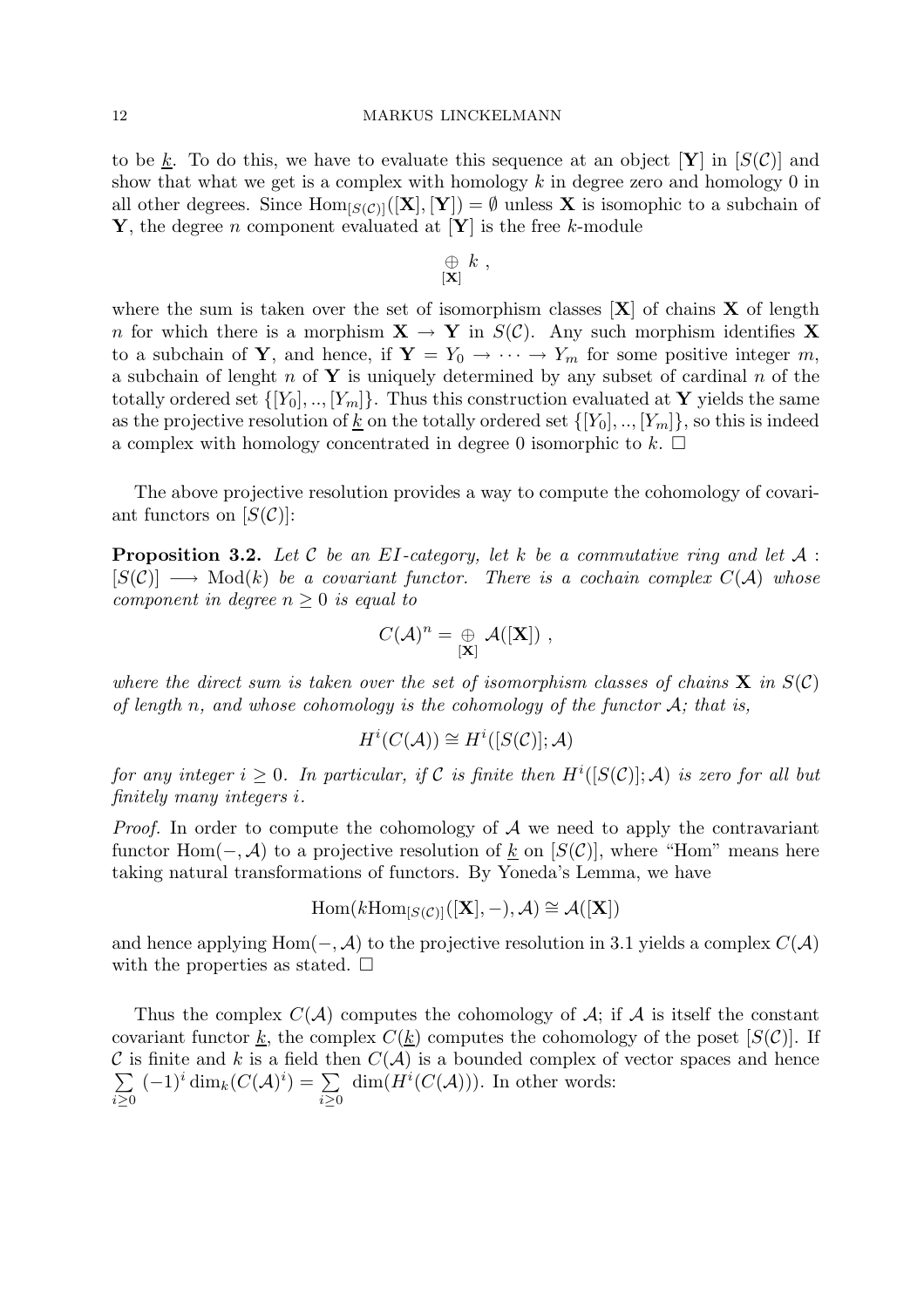**Corollary 3.3.** If C is finite and if k is a field then the Euler characteristic of the complex  $C(A)$  is equal to

$$
\sum_{i\geq 0} (-1)^i \dim_k(H^i([S(\mathcal{C})];\mathcal{A})) .
$$

The following two results establish a connection between the cohomology of covariant functors on  $[S(\mathcal{C})]$  and Bredon cohomology in certain cases. Given a finite group G and subgroups Q, R of G we denote as usual by  $\text{Hom}_G(Q, R)$  the set of all group homomorphisms  $\varphi: Q \to R$  for which there exists an element  $x \in G$  satisfying  $\varphi(u) =$  $xux^{-1}$  for all  $u \in Q$ . If P is a G-poset of subgroups of G (that is, P is a set of subgroups of  $G$  closed under conjugation in  $G$  with partial order given by the inclusion of subgroups) we denote by  $sd(\mathcal{P})$  the barycentric subdivision of  $\mathcal{P}$ ; that is,  $sd(\mathcal{P})$  is the G-poset of all totally ordered subsets  $Q_0 < Q_1 < \cdots < Q_n$  in P, ordered by inclusion.

**Proposition 3.4.** Let G be a finite group and let P be a G-poset of subgroups of G. Denote by C the category having the same objects as P and morphism sets  $\text{Hom}_{\mathcal{C}}(Q, R)$  =  $\text{Hom}_G(Q, R)$  for any two subgroups Q, R of G belonging to P. The inclusion  $sd(P) \subseteq$  $S(\mathcal{C})$  induces an isomorphism of posets sd(P)/ $G \cong [S(\mathcal{C})]$ .

*Proof.* Any chain  $Q_0 < Q_1 < \cdots < Q_n$  in  $sd(\mathcal{P})$  is obviously an object in  $S(\mathcal{C})$ . Since  $\mathcal C$  contains all homomorphisms induced by conjugation with elements in  $G$  it follows that G-conjugate chains in  $sd(\mathcal{P})$  are isomorphic in  $S(\mathcal{C})$ ; thus the inclusion  $sd(\mathcal{P}) \subseteq$  $S(\mathcal{C})$  induces a map  $sd(\mathcal{P}) \rightarrow S(\mathcal{C})$ . To see that this map is surjective, let  $Q_0 \stackrel{\varphi_0}{\rightarrow}$  $Q_1 \stackrel{\varphi_1}{\rightarrow} \cdots \stackrel{\varphi_{n-1}}{\rightarrow} Q_n$  be a chain of non isomorphisms belonging to  $S(\mathcal{C})$ . This chain is isomorphic, in  $S(\mathcal{C})$ , to the chain of subgroups  $R_0 < R_1 < \cdots < R_n$ , where  $R_n = Q_n$ and  $R_i = (\varphi_{n-1} \circ \varphi_{n-2} \circ \cdots \circ \varphi_i)(Q_i)$  for  $0 \leq i < n$  via the isomorphism  $\mu$  given by the family of group homomorphisms  $\mu_n = \text{Id}_{Q_n}$  and  $\mu_i = \varphi_{n-1} \circ \varphi_{n-2} \circ \cdots \circ \varphi_i$  for  $0 \leq i < n$ . Thus this map is indeed surjective. For the injectivity, let  $Q_0 < Q_1 < \cdots < Q_n$  and  $R_0 < R_1 < \cdots < R_n$  be two chains in  $sd(\mathcal{P})$  which are isomorphic in  $S(\mathcal{C})$ . This means that there is an isomorphism  $\mu: Q_n \cong R_n$  such that  $\mu(Q_i) = R_i$  for  $0 \leq i \leq n$  and such that there is  $x \in G$  satisfying  $\mu(u) = xux^{-1}$  for all  $u \in Q_n$ . It follows that the two chains are G-conjugate, which implies the result.  $\square$ 

By a result of Slominska [20] (see also Grodal [9, 7.1] for a proof), if  $P$  is a Gposet of subgroups of a finite group  $G$ , then the cohomology of covariant functors on  $sd(\mathcal{P})/G$  coincides with equivariant Bredon cohomology. Thus, combined with the above Proposition, this reads:

**Proposition 3.5.** Let G be a finite group and let  $P$  be a G-poset of subgroups of G. Denote by C the category having the same objects as P and morphism sets  $\text{Hom}_{\mathcal{C}}(Q, R)$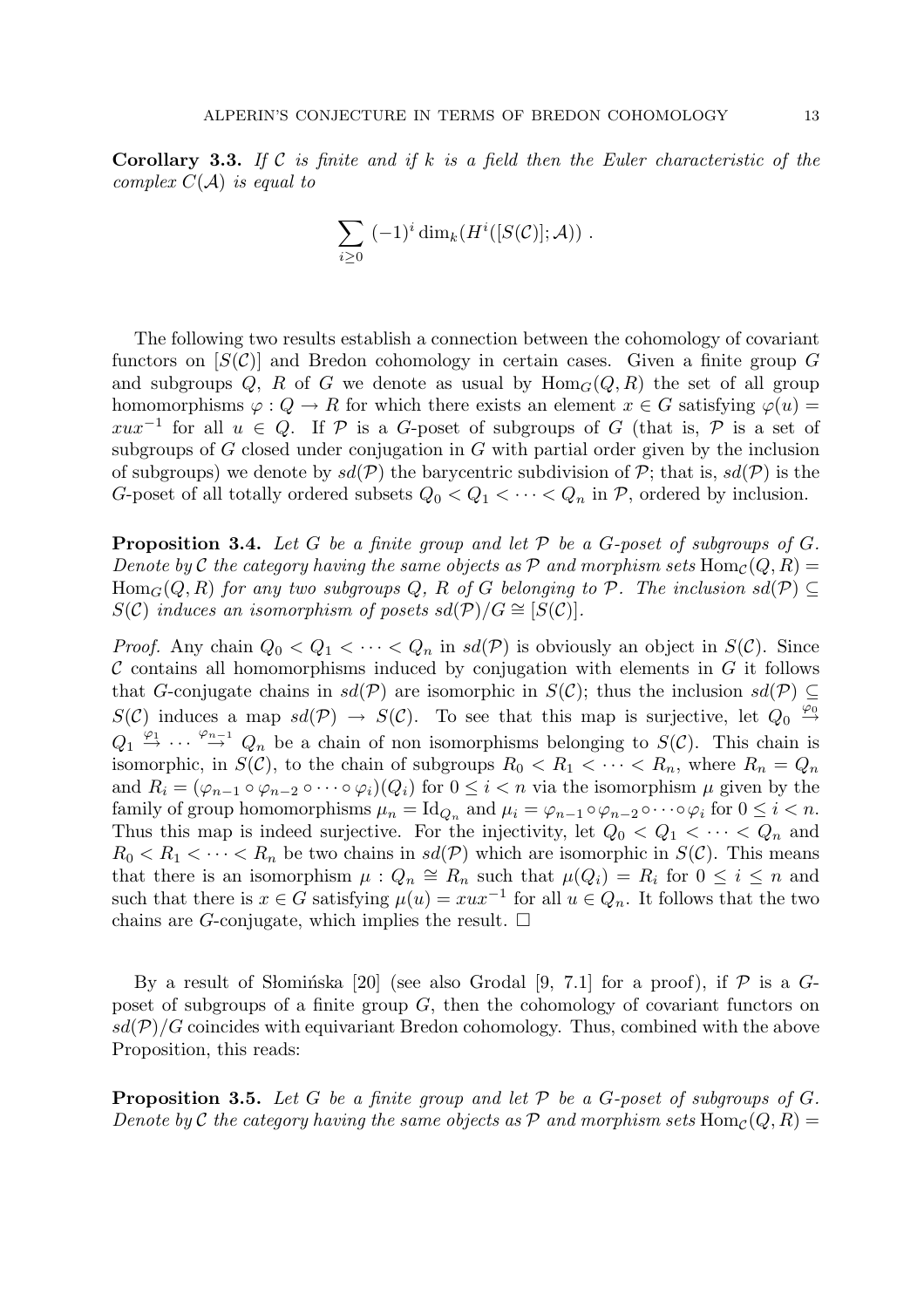$\text{Hom}_G(Q, R)$  for any two subgroups Q, R of G belonging to P. Let k be a commutative ring and let  $\mathcal{A}: [S(\mathcal{C})] \to \text{Mod}(k)$  be a covariant functor. We have

$$
H^*([S(\mathcal{C})];\mathcal{A})\;\cong\;H^*_G(|\mathcal{P}|;\mathcal{A})\;,
$$

where  $H^*_{G}(|\mathcal{P}|; \mathcal{A})$  is the G-equivariant Bredon cohomology of  $\mathcal A$  viewed as coefficient system through the isomorphism  $[S(\mathcal{C})] \cong sd(\mathcal{P})/G$ .

The above Propositions carry over in a straightforward way to G-posets of Brauer pairs, which is what we will use in the next Section to interpret Alperin's weight conjecture in terms of the Bredon cohomology of automorphism functors of the type as described in 2.4.

#### 4 Alperin's conjecture in terms of functor cohomology

In this Section,  $p$  is a prime,  $\mathcal O$  a complete discrete valuation ring having an algebraically closed residue field  $k = \mathcal{O}/J(\mathcal{O})$  of characteristic p and quotient field K of characteristic zero.

Let G be a finite group, and let b be a block of  $OG$ ; that is, b is a primitive idempotent in  $Z(\mathcal{O}G)$ . In its original version, Alperin's weight conjecture [1] is a statement on the number  $\ell(b)$  of isomorphism classes of simple kGb-modules, where b is the canonical image of b in  $kG$ . Knörr and Robinson [10] reformulated this in terms of the number  $k(b)$  of ordinary irreducible characters associated with b: Alperin's weight conjecture is equivalent to an equality, involving an alternating sum, of the form

#### 4.1.

$$
\mathbf{k}(b) = \sum_{\sigma \in sd(\mathcal{P}^*)/G} (-1)^{|\sigma|} \mathbf{k}(b_{\sigma}),
$$

where  $|\sigma|$  denotes the length n of  $\sigma$  and where  $b_{\sigma}$  is the sum of all blocks of  $kN_G(\sigma)$ which induce to b. Here  $\mathcal{P}^{\#}$  is the G-poset of non-trivial p-subgroups, and hence  $sd(\mathcal{P}^{\#})$ is the G-poset of all proper chains of non-trivial  $p$ -subgroups of  $G$  (excluding the empty chain which accounts for the slight difference in the formulation of Alperin's conjecture here and in [10]). The notation " $\sigma \in sd(\mathcal{P}^{\#})/G$ " means that  $\sigma$  runs over a set of representatives of the G-conjugacy classes of chains in  $sd(\mathcal{P}^{\#})$ . It is shown in [10], that it is possible to replace  $sd(\mathcal{P}^{\#})$  by certain subposets without changing the sum 4.1: one can take the set of all chains  $\sigma = Q_0 < Q_1 < \cdots < Q_n$  of non-trivial p-subgroups of G where all  $Q_i$  are elementary abelian or where all  $Q_i$  are normal in  $Q_n$  or where all  $Q_i$ have the property  $Q_i = O_p(N_G(Q_i))$ . See [10] for more details and references.

Our aim is to show that after rewriting the sum 4.1 as a sum indexed by chains of Brauer pairs instead of  $p$ -subgroups, the numbers occurring in this alternating sum are the dimensions of a complex computing the cohomology of a functor on a suitable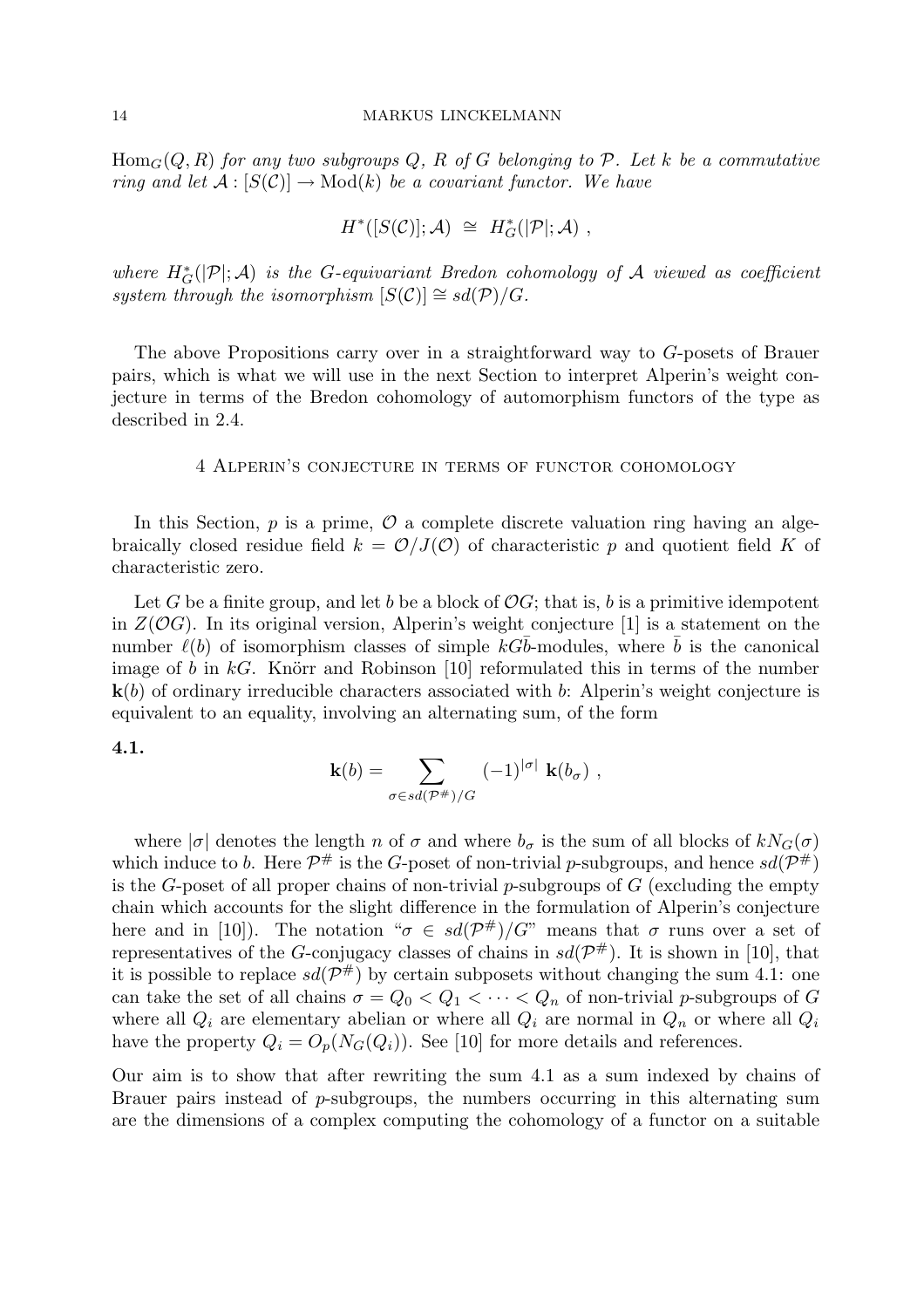category. In order to introduce the relevant categories associated with the block  $b$ , we need some more notation.

A b-Brauer pair is a pair  $(Q, f)$  consisting of a p-subgroup Q of G and a block f of  $kC_G(Q)$  such that  $Br_Q(b)f = f$ , where  $Br_Q: (OG)^Q \rightarrow kC_G(Q)$  is the *Brauer* homomorphism induced by the O-linear map sending  $x \in G - C<sub>G</sub>(Q)$  to zero and  $x \in C_G(Q)$  to its canonical image in  $kC_G(Q)$ . Any b-Brauer pair  $(Q, f)$  has the property that  $Z(Q)$  is contained in all defect groups of the block f, and we say that  $(Q, f)$  is *centric* if  $Z(Q)$  is a defect group of f. Centric Brauer pairs have first been considered by Brauer, the general notion is due to Alperin and Broué  $[2]$ . It has been shown by Alperin and Broué in  $[2]$  that the set of b-Brauer pairs has a canonical structure of G-poset which has the following uniqueness property: if  $(Q, f)$  is a b-Brauer pair and if R is a subgroup of Q, there is a unique block g of  $kC_G(R)$  such that  $(R, g)$  is a b-Brauer pair satisfying  $(R, g) \leq (Q, f)$ . Furthermore, any two maximal b-Brauer pairs are conjugate in G. See [2] or [22] for more details on the inclusion of Brauer pairs.

Let  $(P, e)$  be a maximal b-Brauer pair; that is, P is a maximal p-subgroups of G such that  $Br_P (b) \neq 0$  and e is a block of  $kC_G(P)$  such that  $Br_P (e)b \neq e$ . For any subgroup Q of P denote by  $e_Q$  the unique block of  $kC_G(Q)$  such that  $(Q, e_Q) \subseteq (P, e)$ . This information can be encoded in terms of a category, the *fusion system of b*; this is defined to be the category  $\mathcal F$  having as objects the subgroups of P and having as morphism sets the sets of injective group homomorphisms  $\varphi: Q \to R$  for which there exists  $x \in G$ satisfying  $^{x}(Q, e_{Q}) \subseteq (R, e_{R})$  and  $\varphi(u) = {}^{x}u = xux^{-1}$  for any  $u \in Q$ . The category  $F$  is clearly an EI-category. A subgroup Q of P is called  $F$ -centric if the b-Brauer pair  $(Q, e_{Q})$  is centric, or equivalently, if  $Z(Q)$  is a defect group of  $e_{Q}$ . We denote by  $\mathcal{F}^c$  the full subcategory of  $\mathcal F$  consisting of all  $\mathcal F$ -centric subgroups of P. A theorem of Külshammer and Puig in [12] associates with every  $\mathcal F$ -centric subgroup Q of P two pieces of information:

**4.2.1.** there is a canonical class  $\zeta(Q) \in H^2(\text{Aut}_{\mathcal{F}}(Q), Z(Q))$ , or equivalently, a canonical group extension

$$
1 \longrightarrow Z(Q) \longrightarrow L_Q \longrightarrow \text{Aut}_{\mathcal{F}}(Q) \longrightarrow 1
$$

with the property that if  $N_P(Q)$  is a defect group of  $kN_G(Q, e_Q)e_Q$  then  $N_P(Q)$  is a Sylow-p-subgroup of  $L_Q$  and the above exact sequence restricts to the obvious exact sequence  $1 \rightarrow Z(Q) \rightarrow N_P(Q) \rightarrow N_P(Q)/Z(Q) \rightarrow 1;$ 

**4.2.2.** there is a canonical class  $\alpha(Q) \in H^2(\text{Aut}_{\bar{\mathcal{F}}}(Q), k^{\times})$  such that the twisted group algebra  $k_{\alpha(Q)}L_Q$  is Morita equivalent to  $kN_G(Q, e_Q)e_Q$ , where here  $\alpha(Q)$  is viewed as an element of  $H^2(L_Q; k^\times)$  via the canonical maps  $L_Q \to \text{Aut}_{\mathcal{F}}(Q) \to \text{Aut}_{\mathcal{F}}(Q)$ .

By the work of Broto, Levi and Oliver [7] the existence of a classifying space of a block b is equivalent to the existence of a certain extension category  $\mathcal L$  of  $\mathcal F^c$  by the center functor  $\mathcal{Z}$ , called *centric linking system* in [7]. More precisely, the objects of  $\mathcal{L}$ are again the F-centric subgroups in P, for every F-centric subgroup  $Q$  in P we have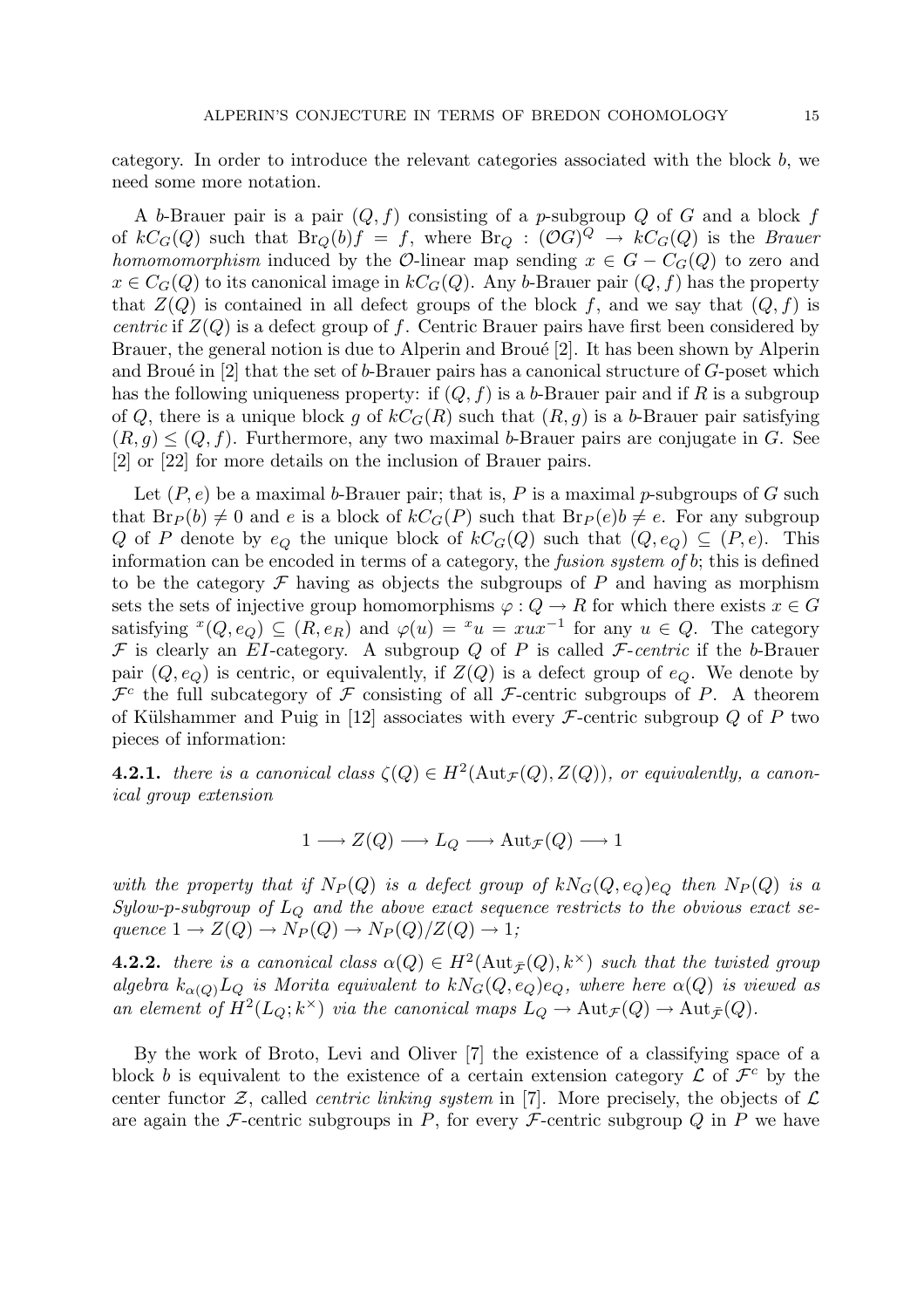$Aut_{\mathcal{L}}(Q) = L_Q$  and there is a functor  $\mathcal{L} \to \mathcal{F}^c$  which is the identity on objects, surjective on morphisms and which induces for each *F*-centric *Q* the surjective map  $L_Q \to \text{Aut}_{\mathcal{F}}(Q)$ from the Külshammer-Puig exact sequence in 4.2.1. The classifying space of  $b$  is then obtained as the *p*-completion  $|\mathcal{L}|_p^{\wedge}$  of the realisation of the nerve of  $\mathcal{L}$ . By the time of this writing, neither the existence nor the uniqueness of  $\mathcal L$  seem to be known in general. If it exists, the extension category  $\mathcal L$  determines a class  $\zeta \in H^2(\mathcal F^c,\mathcal Z)$  whose restriction to Aut<sub> $\mathcal{F}(Q)$ </sub> is the class  $\zeta(Q)$  in 4.2.1 above, for every *F*-centric subgroup subgroup *Q* of P. In other words,  $\zeta$  "glues together" the classes  $\zeta(Q)$ .

In the same spirit, we conjectured in [13, 4.2] that there is a second cohomology class  $\alpha \in H^2(\bar{\mathcal{F}}^c, \underline{k}^{\times})$  whose restriction to  $\text{Aut}_{\bar{\mathcal{F}}}(Q)$  is the class  $\alpha(Q)$  from 4.2.2 for any  $\mathcal{F}$ centric subgroup Q of P. If  $\alpha$  and  $\mathcal L$  exist, we can view  $\alpha$  as element of  $H^2(S(\mathcal L); \underline{k}^\times)$ via the canonical functors  $S(\mathcal{L}) \to S(\mathcal{F}^c) \to \mathcal{F}^c \to \bar{\mathcal{F}}^c$ .

Under the assumption that both  $\mathcal L$  and  $\alpha$  exist, we can reformulate Alperin's weight conjecture in terms of the Euler characteristic of the twisted dualised automorphism functor as described in 2.4 on the subdivision category of the centric linking system  $\mathcal{L}$ .

**Theorem 4.3.** Let G be a finite group, let b be a block of  $OG$  with positive defect, and suppose that  $\alpha$  and a centric linking system  $\mathcal L$  exist as above. Let A be the covariant functor defined on  $[S(\mathcal{L})]$ , mapping the isomorphism class  $[X]$  of a chain X in  $S(\mathcal{L})$  to  $\text{Hom}_k(k_\alpha \text{Aut}_{S(\mathcal{L})}(\mathbf{X})/[k_\alpha \text{Aut}_{S(\mathcal{L})}(\mathbf{X}), k_\alpha \text{Aut}_{S(\mathcal{L})}(\mathbf{X})], k)$ , as defined in 2.4. Then Alperin's weight conjecture is logically equivalent to

$$
\mathbf{k}(b) = \sum_{i \geq 0} (-1)^i \dim_k(H^i([S(\mathcal{L})]; \mathcal{A})) .
$$

**Remark 4.4.** The existence of  $\mathcal{L}$  is not necessary for the formulation of Thereom 4.3 because  $[S(\mathcal{L})] \cong [S(\mathcal{F}^c)]$  by 1.5, but we find the present formulation involving  $\mathcal L$  structurally more appealing (and we expect anyway that every block has a centric linking system). The existence of  $\alpha$ , though, is necessary and is not established in full generality by the time of this writing. "Logically equivalent" means that Alperin's weight conjecture holds for all p-blocks of finite groups if and only if the equality in 4.3 holds for all p-blocks of finite groups with positive defect, assuming the existence of  $\alpha$ for all such blocks.

Before we prove 4.3 we need to rewrite the sum 4.1 as a sum taken over conjugacy classes of b-Brauer pairs rather than p-subgroups. Given a chain  $\tau$  of p-subgroups of G we denote as before by  $b_{\tau}$  the sum of all blocks of  $kN_G(\tau)$  which induce to b. Given a chain of b-Brauer pairs  $\sigma = (Q_0, d_0) < (Q_1, d_1) < \cdots < (Q_n, d_n)$ , it follows from [10, 3.1] that  $d_{\sigma} = d_n$  remains a block of  $kN_G(\sigma, d_{\sigma})$ . The following version of Alperin's weight conjecture in terms of chains of Brauer pairs is well-known (see [18] for more general formulations related to Dade's conjectures); we include a proof for the convenience of the reader.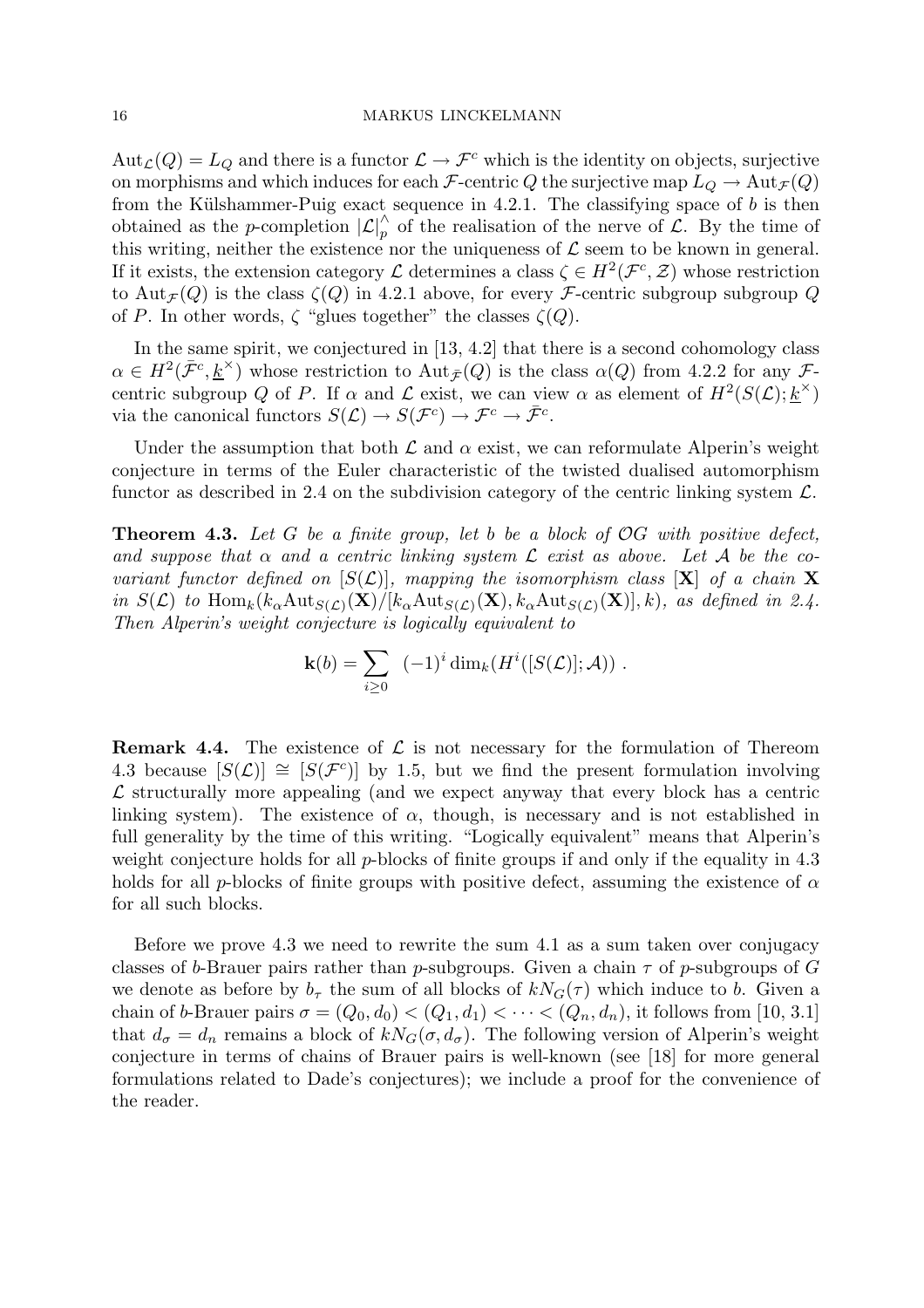Proposition 4.5. With the notation above, we have

$$
\sum_{\tau \in sd(\mathcal{P}^{\#})/G} (-1)^{|\tau|} \mathbf{k}(b_{\tau}) = \sum_{\sigma \in sd(\mathcal{B}^{\#})/G} (-1)^{|\sigma|} \mathbf{k}(d_{\sigma}),
$$

where  $\mathcal{P}^{\#}$  and  $\mathcal{B}^{\#}$  are the G-posets of non-trivial p-subgroups of G and non-trivial b-Brauer pairs, respectively.

*Proof.* By [10, 3.1], given a chain  $\tau = Q_0 < Q_1 < \cdots < Q_n$  of non trivial p-subgroups  $Q_i$  in G, every block of  $kN_G(\tau)$  lies in  $kC_G(Q_n)$ , from which follows that  $b_\tau = Br_{Q_n}(b)$ . Then either  $b_{\tau} = 0$ , or  $b_{\tau}$  is a sum of  $N_G(\tau)$ -conjugacy classes of blocks of  $kC_G(Q_n)$ . In other words, if c is a block of  $kN_G(\tau)$  such that  $b_\tau c = c$ , then  $c = \text{Tr}_{N_G(\tau,d)}^{N_G(\tau)}(d)$ for some block d of  $kC_G(Q_n)$ . It is well-known that d remains a block of  $kN_G(\tau, d)$ and that the block algebras  $kN_G(\tau, d)d$  and  $kN_G(\tau)c$  are Morita equivalent through induction and restriction (truncated by the block idempotents). Thus in particular  $\mathbf{k}(c) = \mathbf{k}(d)$ . For any i such that  $0 \leq i \leq n$  there is a unique block  $d_i$  of  $kC_G(Q_i)$  such that  $(Q_i, d_i) \subseteq (Q_n, d)$ , by the uniqueness of the inclusion of Brauer pairs; in particular,  $d_n = d$ . Therefore, if we set  $\sigma = (Q_0, d_0) < (Q_1, d_1) < \cdots < (Q_n, d_n)$  and  $d_{\sigma} = d_n = d$ we get that  $N_G(\sigma, d_{\sigma}) = N_G(\tau, d)$ , from which the equality follows.  $\Box$ 

Proposition 3.4 has various more or less straightforward generalisations to posets of Brauer pairs, centric Brauer pairs, pointed groups, local pointed groups or centric local pointed groups, of which we spell out only the version as needed for the proof of 4.3:

**Proposition 4.6.** With the notation above, let B be the G-poset of b-Brauer pairs and let  $\mathcal{B}^c$  be the G-subposet of centric Brauer pairs. The map sending a chain of b-Brauer pairs contained in  $(P, e)$  to its underlying chain of subgroups of P induces isomorphisms of posets  $sd(\mathcal{B})/G \cong [S(\mathcal{F})]$  and  $sd(\mathcal{B}^c)/G \cong [S(\mathcal{F}^c)]$ .

*Proof.* Let  $\sigma = (Q_0, d_0) < (Q_1, d_1) < \cdots < (Q_n, d_n)$  be a chain of b-Brauer pairs. Up to replacing  $\sigma$  by a G-conjugate, we may assume that  $(Q_n, d_{\sigma}) \subseteq (P, e)$ . The underlying chain of p-subgroups of such a chain  $\sigma$  of Brauer pairs can be viewed as an object of the subdivision  $S(\mathcal{F})$  of the fusion system  $\mathcal F$  on P determined by the choice of the maximal b-Brauer pair  $(P, e)$ . Conversely, every object in  $S(\mathcal{F})$  is isomorphic to such a chain: any chain  $Q_0 \stackrel{\varphi_0}{\longrightarrow} Q_1 \stackrel{\varphi_1}{\longrightarrow} \cdots \stackrel{\varphi_{n-1}}{\longrightarrow} Q_n$  is ismorphic, in  $S(\mathcal{F})$ , to the chain  $R_0 < R_1 < \cdots < R_n$ , where we  $R_n = Q_n$  and  $R_i = (\varphi_{n-1} \circ \cdots \varphi_{i+1} \circ \varphi_i)(Q_i)$  for  $0 \leq i \leq n$ . Thus there is a bijection between  $sd(\mathcal{B})/G$  and  $[S(\mathcal{F})]$  and hence a bijection between  $sd(\mathcal{B}^c)/G$  and  $[S(\mathcal{F}^c)]$  as required.  $\square$ 

Remark 4.7. The previous Proposition implies that analogously to 3.5 we have, for any covariant functor  $\mathcal{A}: [S(\mathcal{L})] \to \text{Mod}(k)$ , an interpretation in terms of G-equivariant Bredon cohomology  $H^*([S(\mathcal{L})]; \mathcal{A}) \cong H^*_{G}(|\mathcal{B}^c|; \mathcal{A}),$  with  $\mathcal A$  viewed as coefficient system via the isomorphisms of posets  $sd(\mathcal{B}^c)/G \cong [S(\mathcal{L})]$  obtained from combining 4.6 and 1.5.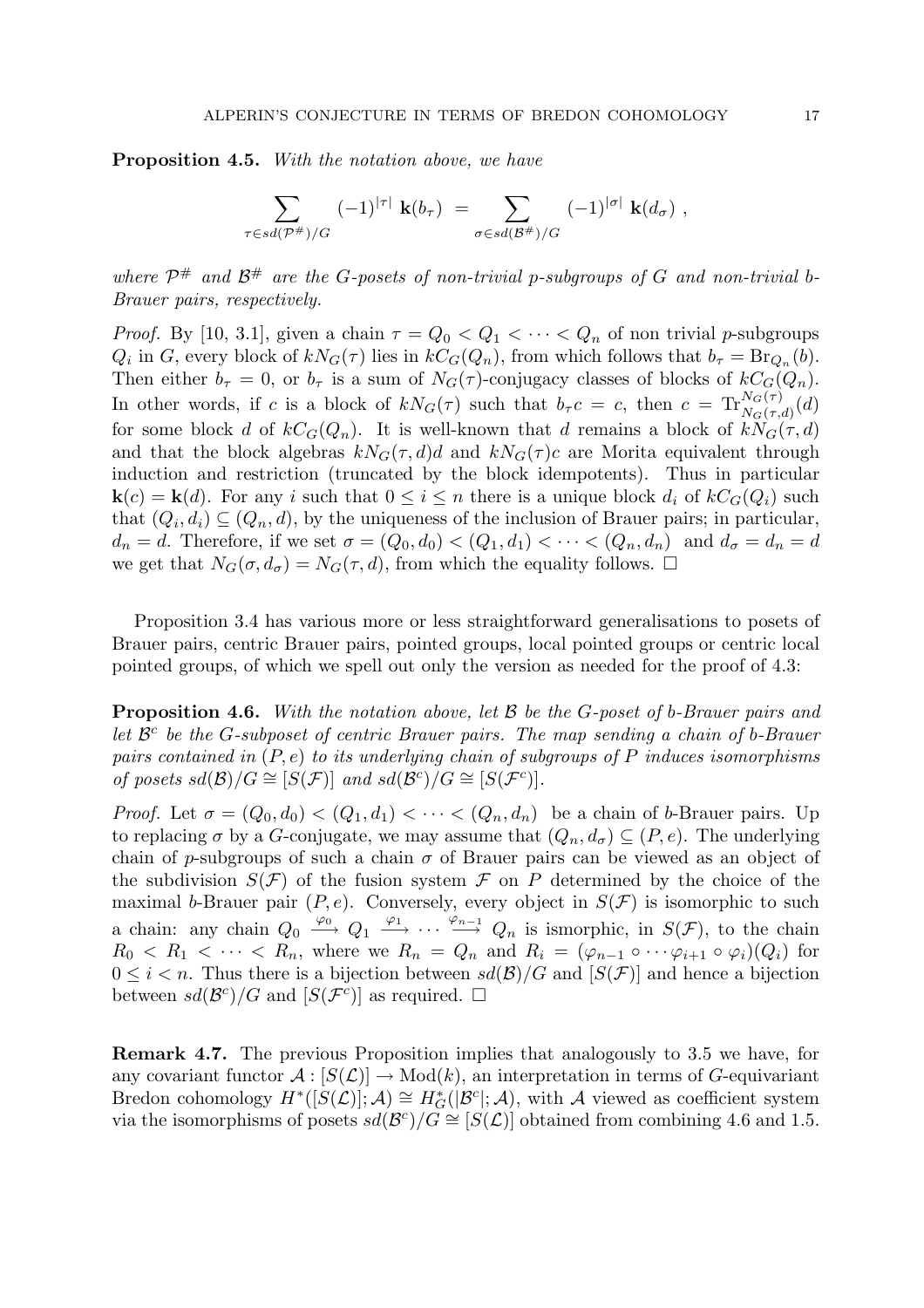*Proof of Theorem 4.3.* As before,  $\mathcal{B}^{\#}$  is the G-poset of non-trivial b-Brauer pairs and  $\mathcal{B}^c$ is the subposet of centric b-Brauer pairs. Even though it is not a priori clear whether the sums  $\sum$  $\sigma \in sd(\mathcal{B}^{\#})/G$  $(-1)^{|\sigma|} \mathbf{k}(d_{\sigma})$  and  $\sum$  $\sigma$ ∈sd(B<sup>c</sup>)/G  $(-1)^{|\sigma|}$  **k** $(d_{\sigma})$  are equal, it has been shown by Robinson, that the equality  $\mathbf{k}(b) = \sum_{\alpha}$  $\sigma \in sd(\mathcal{B}^{\#})/G$  $(-1)^{|\sigma|}$  **k** $(d_{\sigma})$  holds for all *p*-blocks *b* with positive defect if and only if the equality  $\mathbf{k}(b) = \sum_{\alpha}$  $\sigma \in sd(\mathcal{B}^c)/G$  $(-1)^{|\sigma|} \mathbf{k}(d_{\sigma})$  holds for all b with positive defect.

Thus, in order to prove 4.3, it suffices to show that the right hand side in the last equality coincides with the right hand side of the equality showing up in the statement of 4.3. As a consequence of the result of Külshammer and Puig in [12] quoted in 4.2.2 above, one gets that given a chain  $\sigma$  of centric b-Brauer pairs contained in  $(P, e)$ , the algebra  $kN_G(\sigma)d_{\sigma}$  is Morita equivalent to the algebra  $k_{\alpha}Aut_{S(\mathcal{L})}(\mathbf{X})$ , where as before  $d_{\sigma}$  is the block of the maximal member of  $\sigma$  and where **X** is the underlying chain of p-subgroups of  $\sigma$ , viewed as object of the category  $S(\mathcal{L})$ . It follows from 4.6 and 1.5 that  $sd(\mathcal{B}^c)/G \cong [S(\mathcal{L})]$ , and hence

$$
\sum_{\sigma \in sd(\mathcal{B}^c)/G} (-1)^{|\sigma|} \mathbf{k}(d_{\sigma}) = \sum_{[\mathbf{X}] \in [S(\mathcal{L})]} (-1)^{|\mathbf{X}|} \mathbf{k}(k_{\alpha} \text{Aut}_{S(\mathcal{L})}(\mathbf{X})).
$$

Since  $\mathbf{k}(k_{\alpha} \text{Aut}_{S(\mathcal{L})}(\mathbf{X})) = \dim_k(\mathcal{A}([\mathbf{X}]))$ , this is now the Euler characteristic of the complex  $C(\mathcal{A})$  defined in 3.2, hence, by 3.3, equal to the desired expression in the statement of 4.3.  $\Box$ 

Remark 4.8. As a consequence of recent work of Robinson [18], we expect that Theorem 4.3 has a generalisation to Dade's projective conjecture with the fusion system  $\mathcal F$ replaced by categories whose objects are pairs  $(Q, \zeta)$  of p-subgroups Q of G and ordinary irreducible characters  $\zeta$  of  $Q$ .

#### 5 Special cases

We illustrate Theorem 4.3 by describing the particular cases of principal blocks and blocks with abelian defect groups. As in the previous Section we fix a prime  $p$ , an algebraically closed field k of characteristic p and a complete discrete valuation ring  $\mathcal O$ with residue field k and quotient field K of characteristic zero. Let G be a finite group, let b be a block of  $OG$  and let  $(P, e)$  be a maximal b-Brauer pair; that is, P is a defect group of b and e is a block of  $kC<sub>G</sub>(P)$  such that  $Br<sub>P</sub>(b)e = e$ .

**5.1. Principal blocks.** Suppose that b is the principal block of  $OG$ ; that is, b is the unique primitive idempotent of  $Z(\mathcal{O}G)$  not contained in the kernel of the augmentation homomorphism  $OG \to O$ . Then P is a Sylow-p-subgroup of G and e is the principal block of  $kC_G(P)$ . In fact, the b-Brauer pairs are in this case exactly the pairs  $(Q, f)$ ,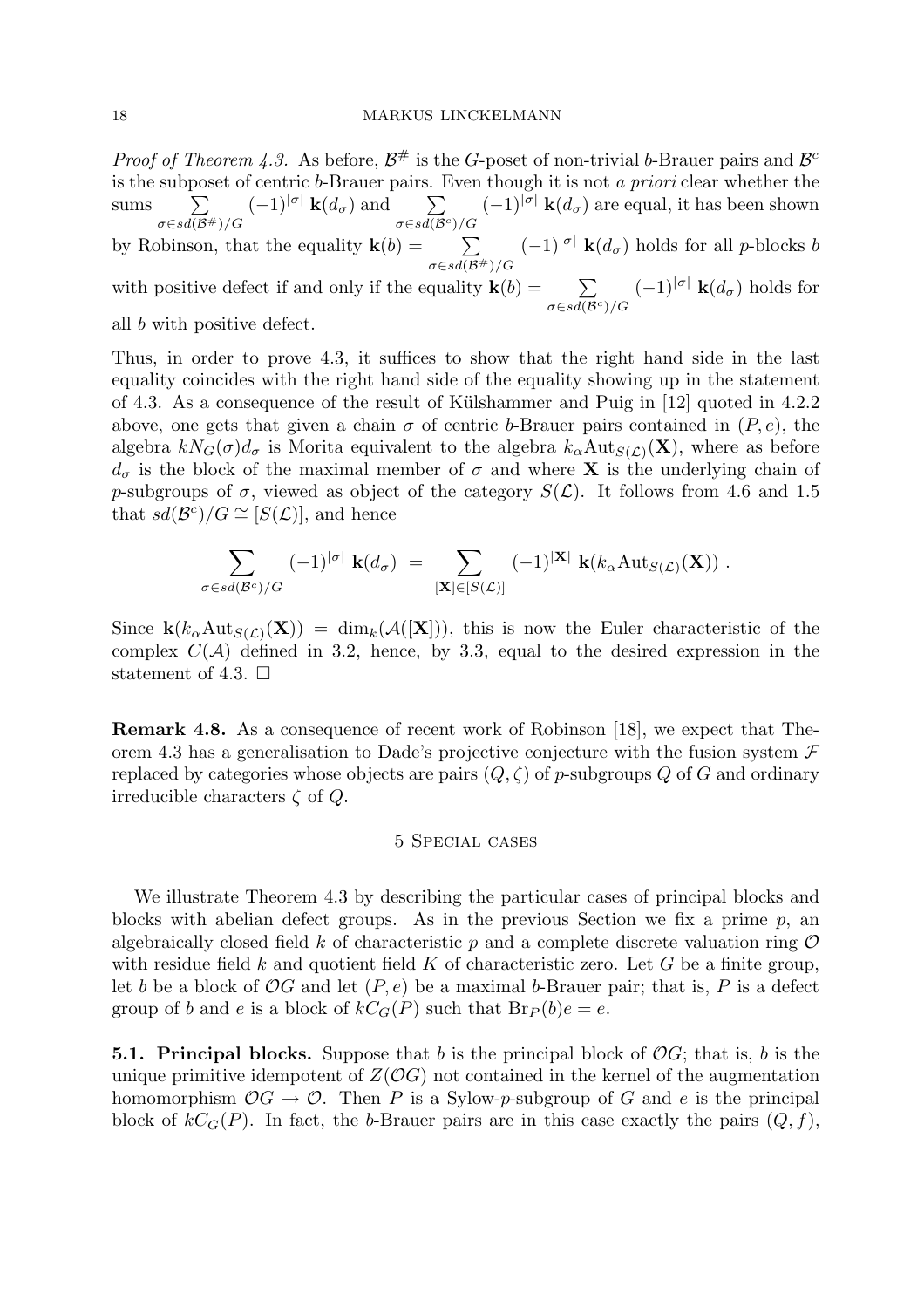where Q is a p-subgroup of G and f is the principal block of  $kC<sub>G</sub>(Q)$  (this is Brauer's Third Main Theorem). In particular,  $N_G(Q, f) = N_G(Q)$ , and hence the fusion system F on P of b is the same as that of G; that is,  $\text{Hom}_{\mathcal{F}}(Q, R) = \text{Hom}_G(Q, R)$  for any two subgroups Q, R of P. The b-Brauer pair  $(Q, f)$  is centric if and only if Q is a centric p-subgroup of G; that is, if and only if  $Z(Q)$  is a Sylow-p-subgroup of  $C_G(Q)$ . In this case we have  $C_G(Q) = Z(Q) \times C_Q$ , where  $C_Q = O_{p'}(C_G(Q))$  is the maximal normal subgroup of order prime to p of  $C_G(Q)$ .

Following Broto, Levi, Oliver [6], the centric linking system  $\mathcal L$  of the principal block can explicitly be described as follows: the objects of  $\mathcal L$  are the centric subgroups of P, and for any two centric subgroups Q, R of P, we set  $\text{Hom}_{\mathcal{L}}(Q, R) = T_G(Q, R)/C_Q$ , where  $T_G(Q, R) = \{x \in G \mid xQx^{-1} \subseteq R\}$  and where the composition of morphisms in  $\mathcal L$  is induced by multiplication of elements in G.

All 2-cocycles  $\alpha(Q)$  appearing in 4.2.2 are trivial (where Q is any centric subgroup of P), and so we may take for  $\alpha$  the trivial 2-cocycle in  $Z^2(\bar{\mathcal{F}}^c; k^{\times})$  mapping any pair of composable morphisms in  $\bar{\mathcal{F}}^c$  to  $1_k$ . For any chain  $\mathbf{X} = (Q_0 < Q_1 < \cdots < Q_n)$  of centric subgroups of P, viewed as object in  $S(\mathcal{L})$ , we have  ${\rm Aut}_{S(\mathcal{L})}(\mathbf{X}) = N_G(\mathbf{X})/C_{Q_n}$ , where  $N_G(\mathbf{X}) = \bigcap_{0 \leq i \leq n} N_G(Q_i)$ , which describes the functor  $\mathcal{A}$  in 4.3.

**5.2. Abelian defect.** Suppose that the defect group P of b is abelian. Then P is the only object of  $\mathcal{F}^c$ , hence of  $\mathcal{L}$ . Moreover,  $\text{Aut}_{\bar{\mathcal{F}}}(P) = \text{Aut}_{\mathcal{F}}(P) = E$  is a p'-group (the intertial quotient of b) and hence the extension 4.2.1 for  $P$  is a split extension of the form

$$
1 \longrightarrow P \longrightarrow P \rtimes E \longrightarrow E \longrightarrow 1 ,
$$

The 2-cocycle  $\alpha \in Z^2(\bar{\mathcal{F}}^c; k^\times)$  is completely determined by  $\alpha(P) \in Z^2(E; k^\times)$  from 4.2.2 because P is the only object of  $\mathcal{F}^c$ . By results of Külshammer [11] and Puig [15], the twisted group algebra  $k_{\alpha}(P \rtimes E)$  is a source algebra of  $kN_G(P, e)e$ . Theorem 4.3 predicts that  $\mathbf{k}(b) = \dim_k(H^0([S(\mathcal{L})]; \mathcal{A}))$ . Since  $\mathcal L$  has P as unique object, this dimension is equal to  $\dim_k(\mathcal{A}(P)) = \dim_k(\text{Hom}_k(k_\alpha(P \rtimes E)/[k_\alpha(P \rtimes E), k_\alpha(P \rtimes E)], k)) = \dim_k(Z(k_\alpha(P \rtimes E)), k_\alpha(P \rtimes E))$  $E(\mathbf{E}(E)) = \dim_k(\mathbf{Z}(kN_G(P,e)e)) = \mathbf{k}(c)$ , where c is the unique block of  $\mathcal{O}N_G(P)$  such that  $Br_P(c) = Br_P(b)$ . In other words, for a block b with abelian defect group P, Theorem 4.3 takes the familiar form of Alperin's weight conjecture predicting an equality of the numbers of irreducible characters of the block b and its Brauer correspondent c. The question as to whether the abelian defect case admits more subtle formulations in terms of contractible complexes has been investigated by Boltje [5].

#### **REFERENCES**

- 1. J. L. Alperin, Weights for Finite Groups, Proc. Symp. Pure Math. 47 (1987).
- 2. J. L. Alperin, M. Broué, *Local methods in block theory*, Ann. of Math. 110 (1979), 143–157.
- 3. D. J. Benson, Cohomology of sporadic groups, finite loop spaces, and the Dickson invariants, in: Geometry and Cohomology in Group Theory (eds. P. H. Kropholler, G. A. Niblo, R. Stöhr), London Math. Soc. Lect. Ser. 252 (1998).
- 4. R. Boltje, Alperin's weight conjecture and chain complexes, J. London Math. Soc. 68 (2003), 83-101.